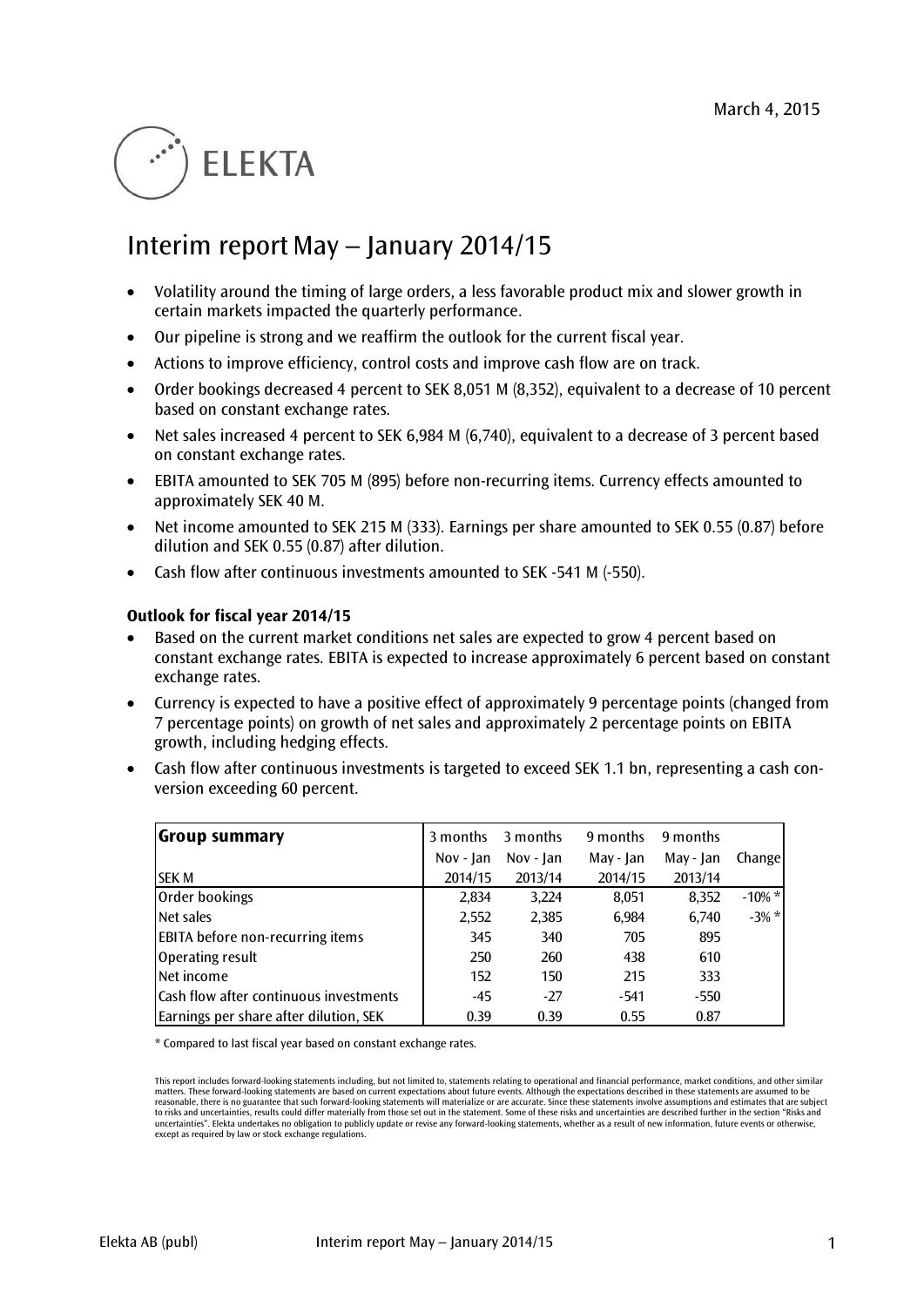# **President and CEO comments**

*Volatility around the timing of large order placements, a less favorable product mix and slower growth in certain markets, resulted in a weak quarterly performance. At the same time, we are working on a bigger pipeline of large orders than ever before. Our efforts to manage working capital and cash flow are showing results and we are making good progress with the implementation of our strategic agenda. With a strong pipeline, good sales momentum for Leksell Gamma Knife*® *and our confidence in a strong year end, we reiterate our outlook for the full fiscal year.*

#### **Order bookings**

In the radiotherapy market the importance of large projects continues to grow. This has resulted in increased volatility between quarters, which became apparent in the third quarter when fewer large orders were realized compared to the same period last year. For the first nine months of the fiscal year, order bookings were down 4 percent in SEK and down 10 percent based on constant exchange rates.

In the third quarter Elekta won a substantial amount of orders in the EMEA region. We are especially pleased with the order development in Africa where we are strengthening our market position.

Volatility was particularly apparent in North and South America, where no large orders were booked this quarter, creating a tough year-on-year comparison. At the same time, the order pipeline in North America continues to increase.

Order bookings in China and Japan declined due to more constrained public healthcare investments in the period.

#### **Net sales and EBITA**

Net sales for the first nine months of the fiscal year grew by 4 percent in SEK and were down 3 percent based on constant exchange rates. This weak performance is an outcome of lower shipment volumes compared to last year, a less favorable product mix and slower growth in certain markets. Net sales in the EMEA region improved to low-single digits in the third quarter. North American sales were slightly negative. Net sales in the Asia Pacific region declined due to slower market development in China and Japan.

The contribution margin declined in all regions due to a less favorable product mix. The measures that we have taken to control costs have begun to show in our EBITA growth, a positive trend that is expected to continue.

#### **Cash flow**

Cash flow continues to be our priority. Cash flow from operating activities improved to SEK 158 M (44) including a negative effect of SEK 88 M from payments related to our ongoing restructuring program. Continuous investments increased 18 percent to SEK 700 M where the main driver is the ongoing R&D programs, related to the long term investment phase we are in. We expect to make further improvements in cash flow in the fourth quarter.

#### **Product development**

To build the long-term competitiveness of the Company, Elekta continues to invest significantly in R&D. On 22 January w[e updated](http://www.elekta.com/dms/elekta/elekta-assets/Investors/pdf/presentations/Elekta-R-and-D-Update.pdf) the financial markets on our R&D initiatives, with special focus on Atlantic, the first generation high field MRI-guided radiation therapy system.

#### **Responsive action plan**

We continue to roll out additional measures to control expenses that we announced with our O2 results, as well as executing our strategic priorities.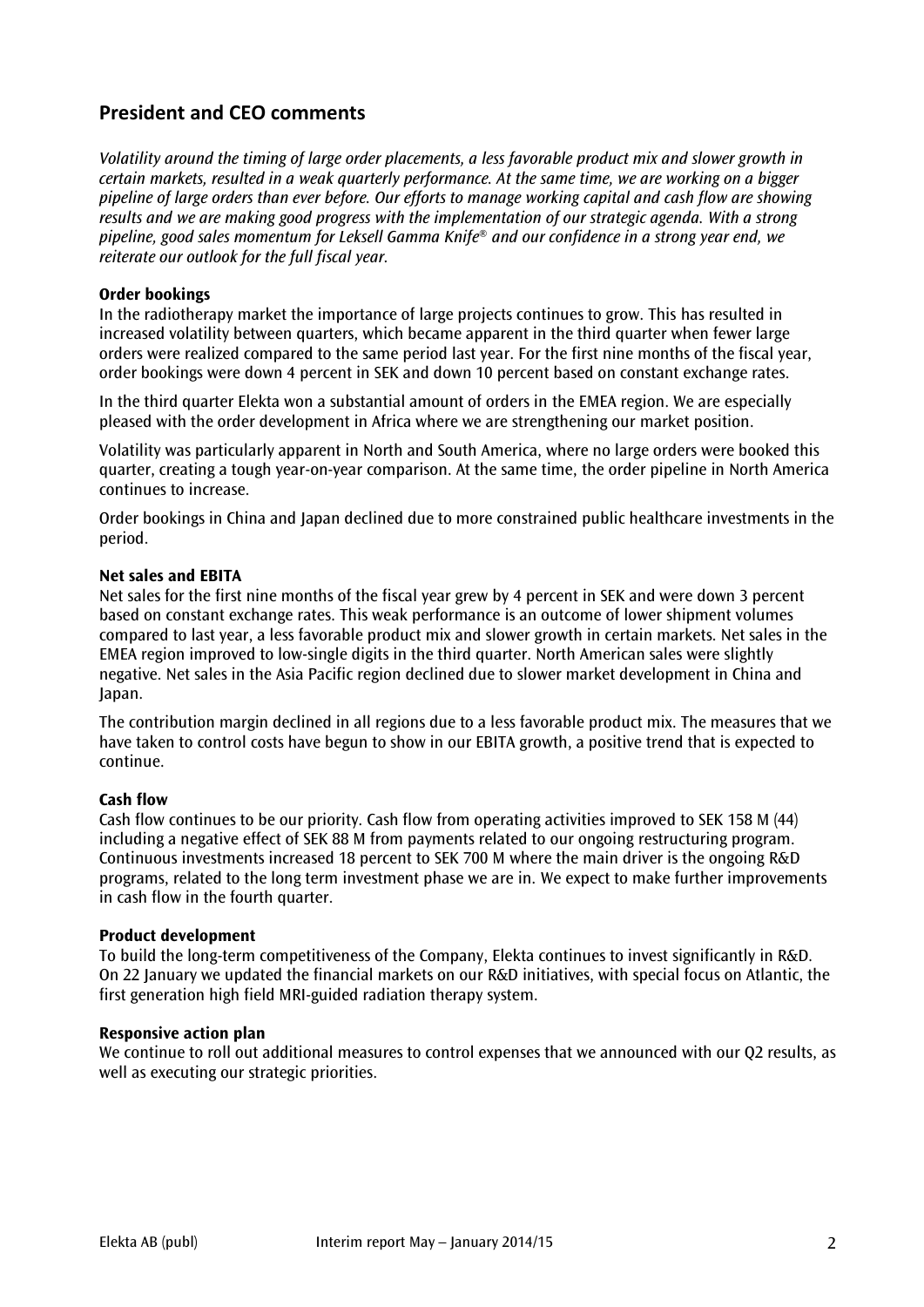#### **Outlook for FY 2014/15**

We expect a strong final quarter of the fiscal year based on our current pipeline, good sales momentum for Leksell Gamma Knife and favorable exchange rates. Therefore, we reiterate our guidance for the full year of a net sales growth of 4 percent, based on constant exchange rates. We expect EBITA to increase approximately 6 percent based on constant exchange rates. Currency is expected to have a positive effect of approximately 9 percentage points on growth of net sales and approximately 2 percentage points on EBITA growth, including hedging effects. Our target is to reach cash flow after continuous investments exceeding SEK 1.1 bn, representing a cash conversion exceeding 60 percent.

Niklas Savander - President and CEO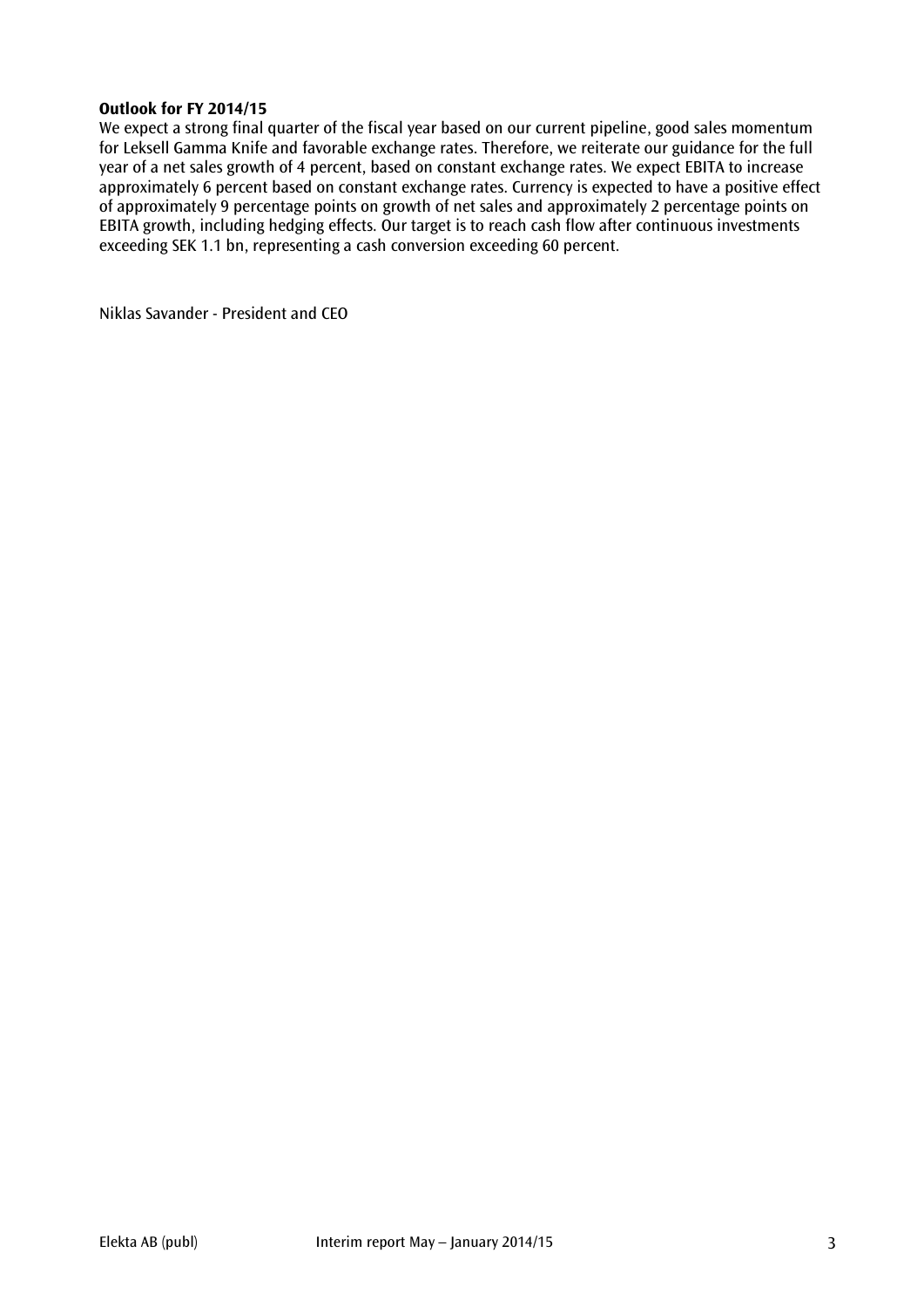*Presented amounts refer to the nine-month period 2014/15 and amounts within parentheses indicate comparative values for the equivalent period last fiscal year unless otherwise stated.*

#### **Order bookings and order backlog**

Order bookings decreased 4 percent to SEK 8,051 M (8,352) and decreased 10 percent based on constant exchange rates.

Order backlog was SEK 17,199 M, compared to SEK 13,609 M on April 30, 2014. Order backlog is converted at closing exchange rates. The translation of the backlog at exchange rates on January 31, 2015 compared to exchange rates on April 30, 2014 resulted in a positive translation difference of SEK 2,509 M.

| <b>Order bookings</b>          |           | 3 months 3 months |        | 9 months  | 9 months  |        |            | 12 months |        | 12 months |
|--------------------------------|-----------|-------------------|--------|-----------|-----------|--------|------------|-----------|--------|-----------|
|                                | Nov - Jan | Nov - Ian         | Change | May - Jan | May - Jan | Change | Change $*$ | rolling   | Change | May - Apr |
| <b>SEK M</b>                   | 2014/15   | 2013/14           |        | 2014/15   | 2013/14   |        |            | 2014/15   |        | 2013/14   |
| North and South America        | 740       | .269              | $-42%$ | 2.555     | 2.948     | $-13%$ | $-21%$     | 4.098     | $-10%$ | 4,491     |
| Europe, Middle East and Africa | .398      | 1.154             | 21%    | 3.235     | 3,081     | 5%     | $-1%$      | 4.774     | 8%     | 4,620     |
| Asia Pacific                   | 696       | 801               | $-13%$ | 2.261     | 2.323     | $-3%$  | $-9%$      | 3,080     | $-10%$ | 3,142     |
| Group                          | 2.834     | 3.224             | $-12%$ | 8,051     | 8.352     | -4%    | $-10%$     | 11.952    | $-4%$  | 12,253    |

\* Compared to last fiscal year based on constant exchange rates.

#### **Regional development**

#### *North and South America*

Order bookings decreased 13 percent during the period, corresponding to a 21 percent decrease based on constant exchange rates.

In the US, hospital consolidation continues and is driving the market towards more comprehensive solutions and larger projects, which is resulting in greater volatility between quarters. The year-on-year comparison is in addition impacted by the over USD 50 M order from McLaren booked in the third quarter last year, while no such large orders have been booked during this third quarter. At the same time, the pipeline of large orders in North America continues to increase.

In November last year, CMS (Centers for Medicare & Medicaid Services) announced new reimbursement levels which included a return to significantly higher reimbursement levels for Leksell Gamma Knife® treatments. Order bookings for Leksell Gamma Knife increased in the third quarter, while shipments were low.

In our software business we continue to be constrained in our capacity to install and implement our large backlog of software.

The order intake in Latin America continued to be weak during the quarter.

Elekta's contribution margin in the region amounted to 27 percent (30) in the period. The decline is mainly related to product mix.

#### *Europe, Middle East and Africa*

Order bookings increased by 5 percent during the period, corresponding to a 1 percent decrease based on constant exchange rates. Order bookings in the region improved as we anticipated.

Third quarter development in Turkey showed good progress with a significant order by Turkey's Ministry of Health. Development in Africa was strong during the third quarter. Market development in Middle East and Russia was weak due to political and economic instability.

Elekta's contribution margin in the region amounted to 29 percent (33) in the period. The decline is mainly related to product mix.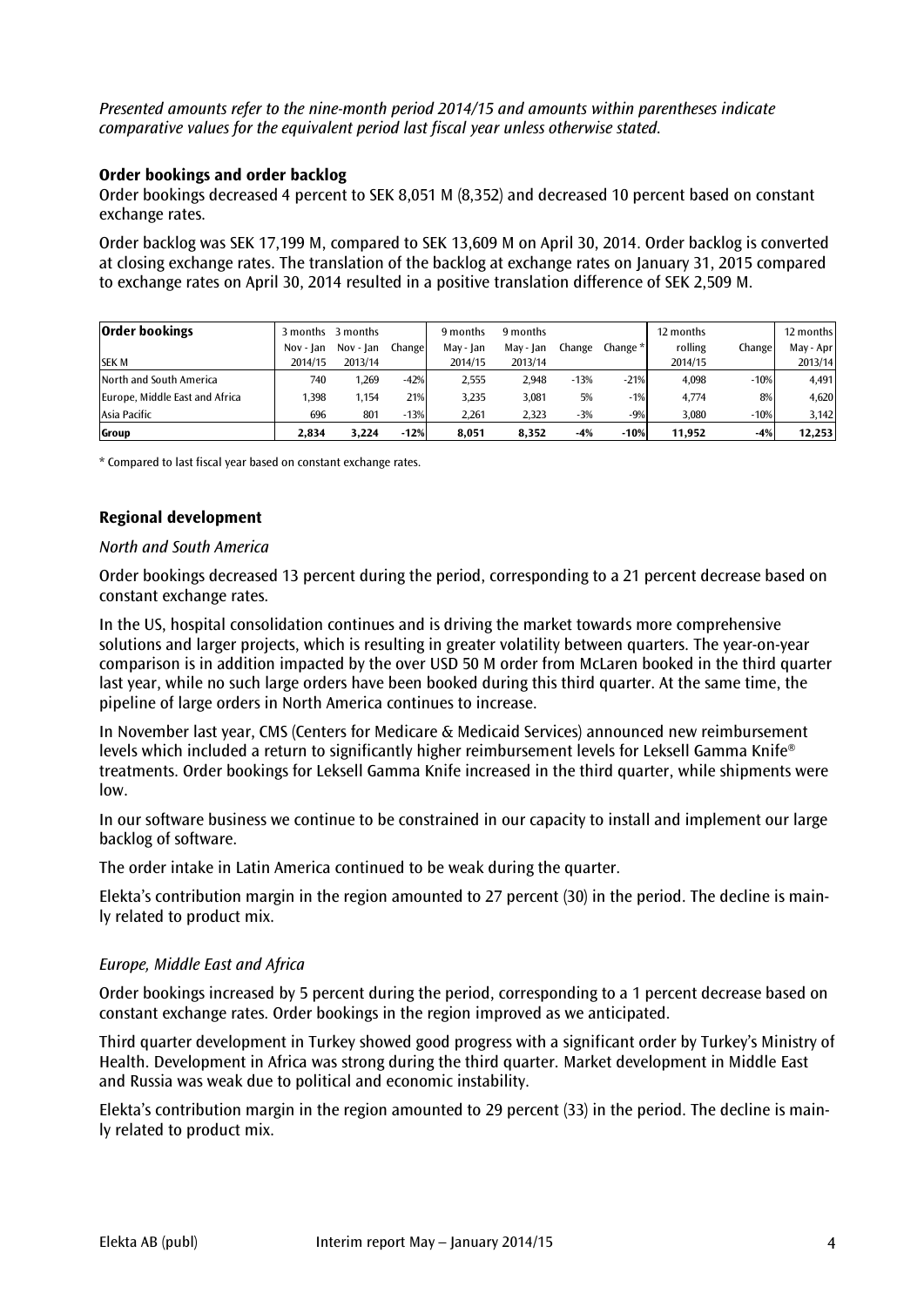# *Asia Pacific*

Order bookings decreased 3 percent during the period, corresponding to a 9 percent decrease based on constant exchange rates. Order bookings in China and Japan declined due to more constrained public healthcare investments in the period. We have a healthy pipeline for the region and expect a strong fourth quarter.

The year-on-year comparison in China is tough due to the USD 28 M PLA order received in the third quarter last year. Japan had negative growth, while Australia showed a very good growth in order bookings in the third quarter.

During the period Versa HD® was cleared for sale and marketing in both Japan and China and the first orders for these advanced systems have already been received from leading institutions in both countries.

Elekta's contribution margin in the region amounted to 21 percent (22) in the period.

| Net sales                      | 3 months  | 3 months  |         | 9 months  | 9 months  |    |                 | 12 months |        | 12 months |
|--------------------------------|-----------|-----------|---------|-----------|-----------|----|-----------------|-----------|--------|-----------|
|                                | Nov - Ian | Nov - Jan | Changel | May - Jan | May - Ian |    | Change Change * | rolling   | Change | May - Apr |
| <b>SEK M</b>                   | 2014/15   | 2013/14   |         | 2014/15   | 2013/14   |    |                 | 2014/15   |        | 2013/14   |
| North and South America        | 821       | 724       | 13%     | 2,303     | 2.196     | 5% | $-4%$           | 3,435     | 3%     | 3,328     |
| Europe, Middle East and Africa | 1,008     | 918       | 10%     | 2,553     | 2.498     | 2% | $-3%$           | 4.275     | 9%     | 4,220     |
| Asia Pacific                   | 723       | 743       | $-3%$   | 2.128     | 2.046     | 4% | $-2%$           | 3,228     | $1\%$  | 3,146     |
| Group                          | 2.552     | 2.385     | 7%      | 6.984     | 6.740     | 4% | $-3%$           | 10.938    | 4%     | 10,694    |

#### **Net sales and earnings**

\* Compared to last fiscal year based on constant exchange rates.

Net sales increased 4 percent to SEK 6,984 M (6,740), equivalent to a decrease of 3 percent based on constant exchange rates.

Gross margin was 39 percent (42).

R&D expenditure, before capitalization of development costs, increased according to plan and amounted to SEK 1,037 M (905), equal to 15 percent (13) of net sales. Capitalization and amortization of development costs in the R&D function amounted to a net of SEK 334 M (240). Selling and administrative expenses amounted to SEK 1,607 M (1,484) corresponding to 23 percent (22) of net sales. Operating expenses increased by approximately 4 percent over the previous year based on constant exchange rates.

The EBITA effect from changes in exchange rates was positive by approximately SEK 40 M, including hedges.

EBITA before non-recurring items amounted to SEK 705 M (895). Operating result before non-recurring items was SEK 440 M (671). Operating margin before non-recurring items amounted to 6 percent (10). The lower margin is mainly a result of lower sales volumes, unfavorable product mix and cost increases according to plan.

Net financial items amounted to SEK -163 M (-172).

Profit before tax amounted to SEK 275 M (438). Tax amounted to SEK -60 M (-105). Net income amounted to SEK 215 M (333). Earnings per share amounted to SEK 0.55 (0.87) before dilution and SEK 0.55 (0.87) after dilution. Return on shareholders' equity amounted to 17 percent (22) and return on capital employed amounted to 15 percent (18).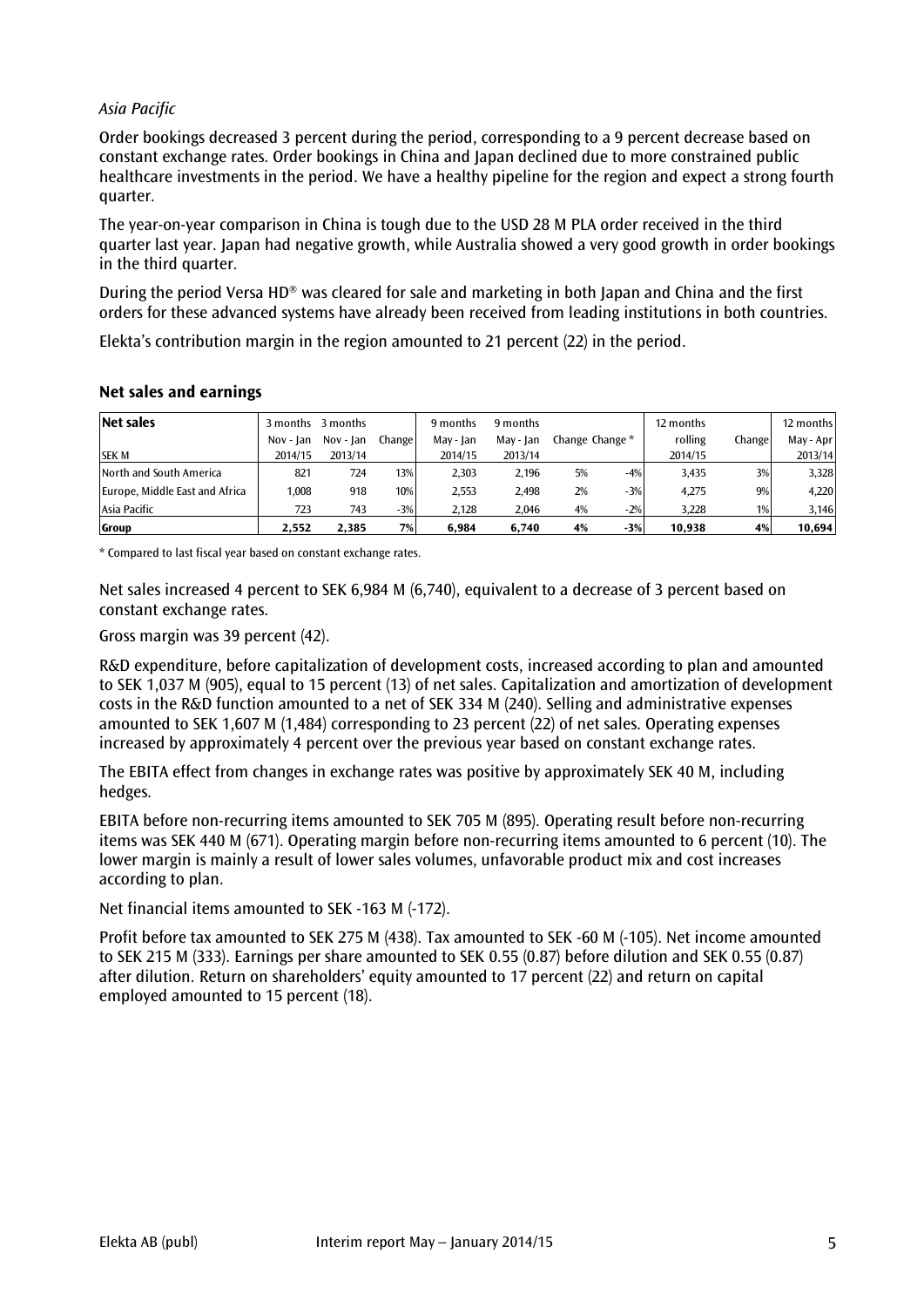# **Investments and depreciation**

Continuous investments increased to SEK 700 M (594) with investments in intangible assets increasing to SEK 486 M (359). Investments in intangible assets are mainly related to ongoing R&D programs. Amortization of intangible assets and depreciation of tangible fixed assets amounted to a total of SEK 370 M (310).

| Capitalized development costs                 | 3 months    | 3 months     | 9 months  | 9 months  | 12 months | 12 months |
|-----------------------------------------------|-------------|--------------|-----------|-----------|-----------|-----------|
|                                               | $Nov - Jan$ | $Nov -  an $ | May - Jan | May - Jan | rolling   | May - Apr |
| <b>SEK M</b>                                  | 2014/15     | 2013/14      | 2014/15   | 2013/14   | 2014/15   | 2013/14   |
| Capitalization of development costs           | 177         | 134          | 485       | 357       | 617       | 489       |
| of which R&D                                  | 176         | 131          | 483       | 353       | 614       | 484       |
| Amortization of capitalized development costs | -61         | $-48$        | $-167$    | $-131$    | $-208$    | $-172$    |
| of which R&D                                  | $-55$       | $-42$        | $-149$    | $-113$    | $-185$    | $-149$    |
| Capitalized development costs, net            | 116         | 86           | 318       | 226       | 409       | 317       |
| of which R&D                                  | 121         | 89           | 334       | 240       | 429       | 335       |

#### **Cash flow**

Cash flow after continuous investments amounted to SEK -541 M (-550). Operating cash flow improved to SEK 551 M (421). Cash flow from operating activities improved to SEK 158 M (44) including a negative effect of SEK 88 M from payments related to the ongoing restructuring program. The high level of investment continues and has affected cash flow negatively by SEK 106 M compared to last year.

An improvement in cash flow is foreseen for the fourth quarter. Cash flow after continuous investments is targeted to exceed SEK 1.1 bn for the full fiscal year, representing a cash conversion exceeding 60 percent.

| <b>Cash flow (extract)</b>                 | 3 months  | 3 months  | 9 months  |              | 9 months   12 months 12 months |           |
|--------------------------------------------|-----------|-----------|-----------|--------------|--------------------------------|-----------|
|                                            | Nov - Jan | Nov - Jan | May - Jan | May - $ an $ | rolling                        | May - Apr |
| <b>SEK M</b>                               | 2014/15   | 2013/14   | 2014/15   | 2013/14      | 2014/15                        | 2013/14   |
| <b>Operating cash flow</b>                 | 353       | 254       | 551       | 421          | 1,822                          | 1,692     |
| Change in working capital                  | $-153$    | $-101$    | $-393$    | $-377$       | $-433$                         | $-417$    |
| <b>Cash flow from operating activities</b> | 200       | 153       | 158       | 44           | 1.389                          | 1,275     |
| Continuous investments                     | $-245$    | $-180$    | $-700$    | -594         | $-887$                         | -781      |
| Cashflow after continuous investments      | -45       | $-27$     | $-541$    | $-550$       | 503                            | 494       |
|                                            |           |           |           |              |                                |           |
| $\mathsf{Cash}\,\mathsf{conversion}\,^*$   |           |           |           |              | 33%                            | 32%       |

\* Cash conversion is calculated as cash flow after continuous investments divided by net income adjusted by depreciation and amortization.

#### **Financial position**

Cash and cash equivalents amounted to SEK 1,011 M (2,247 on April 30, 2014) and interest-bearing liabilities amounted to SEK 5,036 M (4,486 on April 30, 2014). Thus, net debt amounted to SEK 4,025 M (2,239 on April 30, 2014). Net debt/equity ratio was 0.65 (0.36 on April 30, 2014).

The balance sheet has been significantly affected by changes in exchange rates. The exchange rate effect from the translation of cash and cash equivalents amounted to SEK 158 M (41). The translation difference in long-term interest-bearing liabilities amounted to SEK 554 M (-11). Shareholder's equity was affected by exchange rate differences amounting to SEK 706 M (164).

The change in unrealized exchange rate effects from cash flow hedges amounted to SEK -231 M (62) and is reported in other comprehensive income. Closing balance of unrealized exchange rate effects from cash flow hedges amounted to SEK -169 M (62 on April 30, 2014) exclusive of tax.

#### **Restructuring program**

The restructuring program which was launched at the end of last year is progressing according to plan. Expenses incurred and charged to the restructuring provision amounted to SEK 88 M.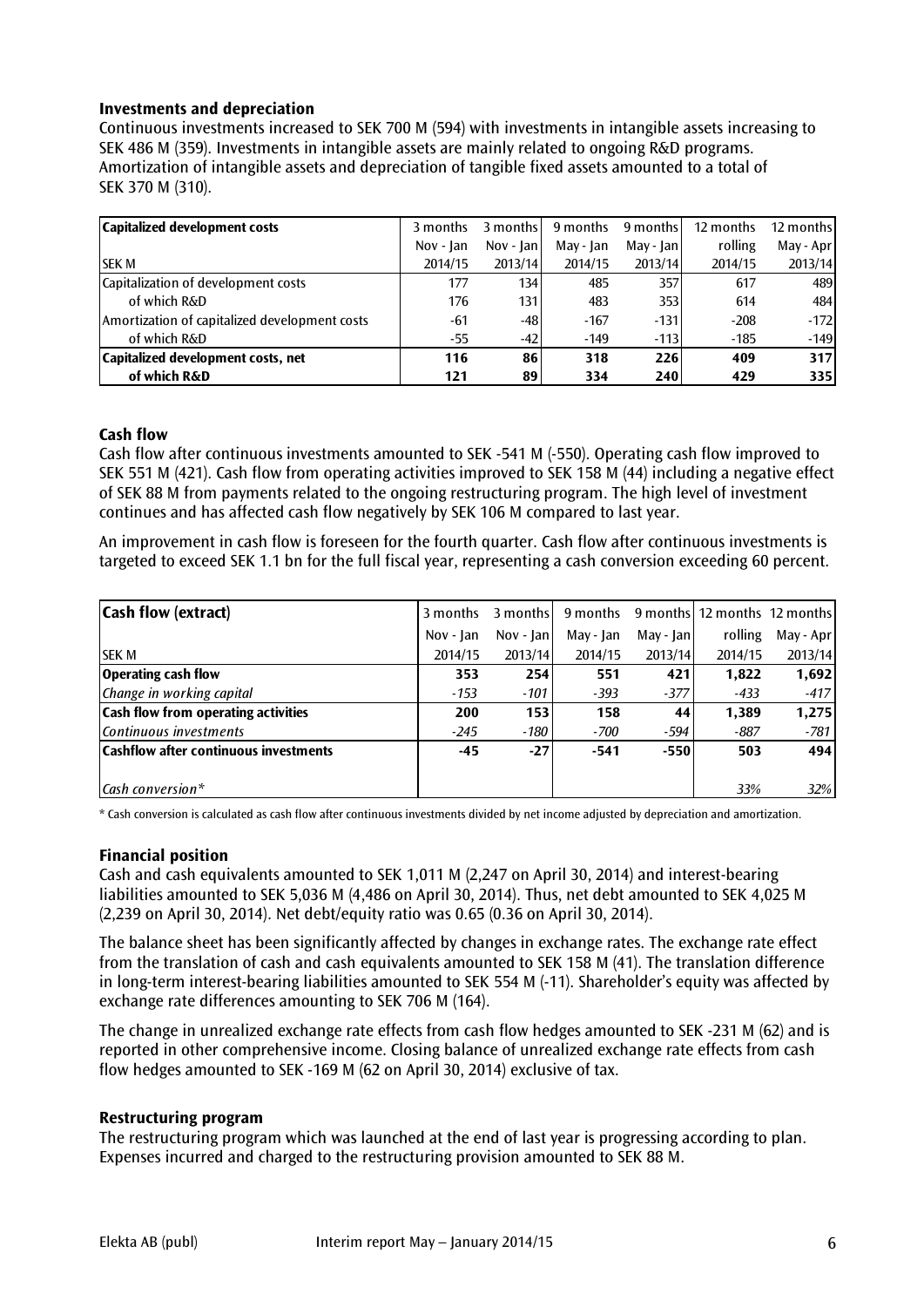# **Working capital**

Net working capital increased to SEK 1,852 M (1,449 on April 30, 2014) corresponding to 17 (15) percent of net sales and including inventory build-up for planned deliveries in the fourth quarter. Days Sales Outstanding (DSO)\* improved by 20 days to 83 days in the nine-month period.

\* Days Sales Outstanding (DSO) is calculated as (Accounts receivable + Accrued income - Advances from customers - Prepaid income)/(12 months rolling net sales/365).

| <b>Working capital</b>             | Jan 31, | an 31 | Apr 30, |
|------------------------------------|---------|-------|---------|
| ISEK M                             | 2015    | 2014  | 2014    |
| <b>Working capital assets</b>      |         |       |         |
| Inventories                        | 1,446   | 1,368 | 1,078   |
| Accounts receivable                | 4,392   | 3,241 | 4,197   |
| Accrued income                     | 1,777   | 1,454 | 1,699   |
| Other operating receivables        | 816     | 697   | 566     |
| Sum working capital assets         | 8,431   | 6,760 | 7,540   |
| <b>Working capital liabilities</b> |         |       |         |
| Accounts payable                   | 975     | 1,098 | 1,295   |
| Advances from customers            | 2,095   | 1,391 | 1,686   |
| Prepaid income                     | 1,587   | 1,117 | 1,200   |
| <b>Accrued expenses</b>            | 1,606   | 1,333 | 1,526   |
| Other operating liabilities        | 316     | 301   | 384     |
| Sum working capital liabilities    | 6,579   | 5,240 | 6,091   |
| Net working capital                | 1,852   | 1,520 | 1,449   |
|                                    |         |       |         |
| % of 12 months rolling net sales   | 17%     | 15%   | 14%     |

# **Acquisitions**

#### *Acquisition of Mesi Medikal A.S.*

On July 24, 2014, Elekta acquired 100 percent of the shares in Mesi Medikal A.S., a leading distributor of radiation oncology solutions in Turkey. The acquisition significantly strengthens Elekta's market position in a country with a shortage of radiotherapy devices and software and a growing incidence of cancer. The acquisition price consists of a fixed amount of approximately SEK 65 M and a maximum variable amount of approximately SEK 25 M. According to a preliminary purchase price allocation goodwill and intangible assets amount to approximately SEK 70 M based on the full variable amount of the acquisition price. Elekta has consolidated Mesi Medikal A.S. from the date of acquisition, contributing with net sales of approximately SEK 25 M. The acquisition of Mesi Medikal A.S. is expected to add approximately 0.3 percent to Elekta's revenues on an annual basis. The transaction is expected to be EPS accretive on an annual basis. Transaction costs amount to SEK 2 M and are reported as non-recurring items in the consolidated income statement.

#### *Intention to acquire RTA*

On August 25, 2014, Elekta announced its intention to acquire RTA, a leading distributor in Poland specializing in cutting-edge radiation therapy technologies. The acquisition will significantly strengthen Elekta's position in the Polish cancer care market. Closing is planned to March 2015.

#### **Significant events during the reporting period**

#### *Loan agreement*

On November 11, 2014, the loan of SEK 400 M with the Swedish Export Corporation was replaced by a new loan of EUR 50 M with a four year tenor.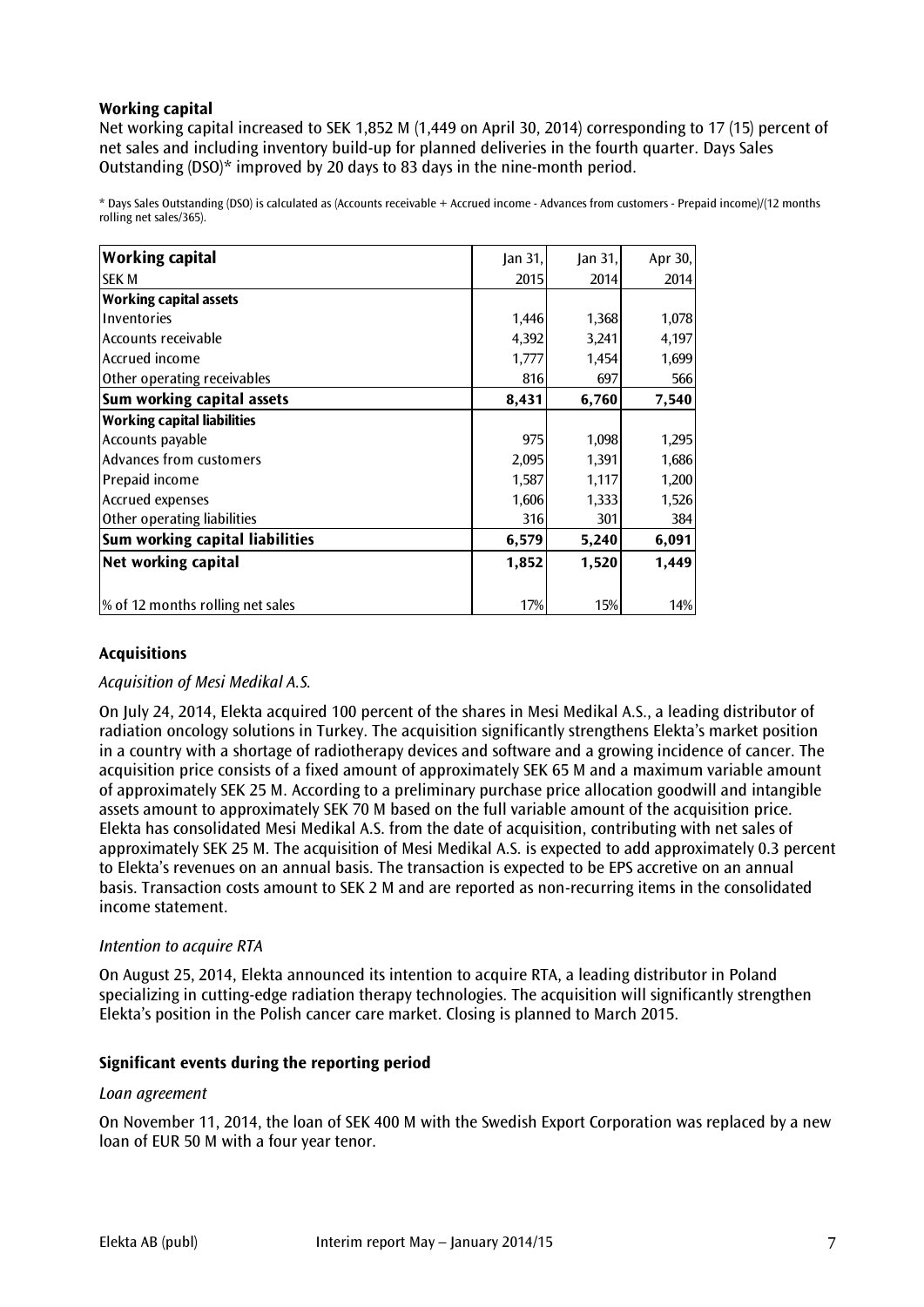# **Employees**

The average number of employees was 3,696 (3,592). The number of employees on January 31, 2015 totaled 3,802 (3,731). The increase is mainly related to the expansion of product development and the acquisition of Mesi Medikal.

The average number of employees in the Parent Company was 34 (27).

#### **Shares**

During the period 181 new B-shares were subscribed through conversion of convertibles. Total number of registered shares on January 31, 2015 was 382,828,765 divided between 14,250,000 A-shares and 368,578,765 B-shares. Fully diluted shares amounted to 400,696,012 including dilution related to the Elekta 2012/17 convertible bond.

#### **Outlook for FY 2014/15**

- Based on the current market conditions net sales is expected to grow 4 percent based on constant exchange rates. EBITA is expected to increase approximately 6 percent based on constant exchange rates.
- Currency is expected to have a positive effect of approximately 9 percentage points (changed from 7 percentage points) on growth of net sales and approximately 2 percentage points on EBITA growth, including hedging effects.
- Cash flow after continuous investments is targeted to exceed SEK 1.1 bn, representing a cash conversion exceeding 60 percent.

#### **Risks and uncertainties**

Elekta's presence in a large number of geographical markets exposes the Group to political and economic risks on a global scale and/or in individual countries.

The competitive landscape for Elekta is continuously changing. The medical equipment industry is characterized by technological developments and continuous improvements of industrial know-how, resulting in companies launching new products and improved methods for treatment. Elekta strives to be the leader in innovation and offer the most competitive product portfolio, developed in close collaboration with key research leaders in the field. To secure the proceeds of research investments, it is of importance that such new products and technology are protected from the risk of improper use by competitors. When possible and deemed appropriate, Elekta protects its intellectual property rights by way of patents, copyrights and trademark registrations.

Elekta sells solutions through its direct sales force and through an external network of agents and distributors. The Company's continued success is dependent on the ability to establish and maintain successful relationships with customers. Elekta is continuously evaluating how to enter new markets considering both the opportunities and the risks involved. There are regulatory registration requirements with each new market that potentially could delay product introductions and certifications. The stability of the political system in certain countries and the security situation for employees traveling to exposed areas are constantly evaluated. Corruption is a risk and an obstacle for development and growth in some countries. Elekta has implemented a specific anti-corruption policy to guide the business by aiming to be in line with national and international regulations and best practices against corruption.

Elekta's operations comprise several markets that expose the Group to a vast number of laws, regulations, policies and guidelines regarding, for example, health, security, environmental matters, trade restrictions, competition and delivery of products. Elekta's quality systems describes these requirements, which are reviewed and certified by external supervisory bodies and are regularly inspected by authorities in applicable countries, for example the US FDA. Non-compliance of, for example, safety regulations can result in delayed or stopped deliveries of products. Changes in regulations and rules might also increase Elekta's costs and delay the development and introduction of new products.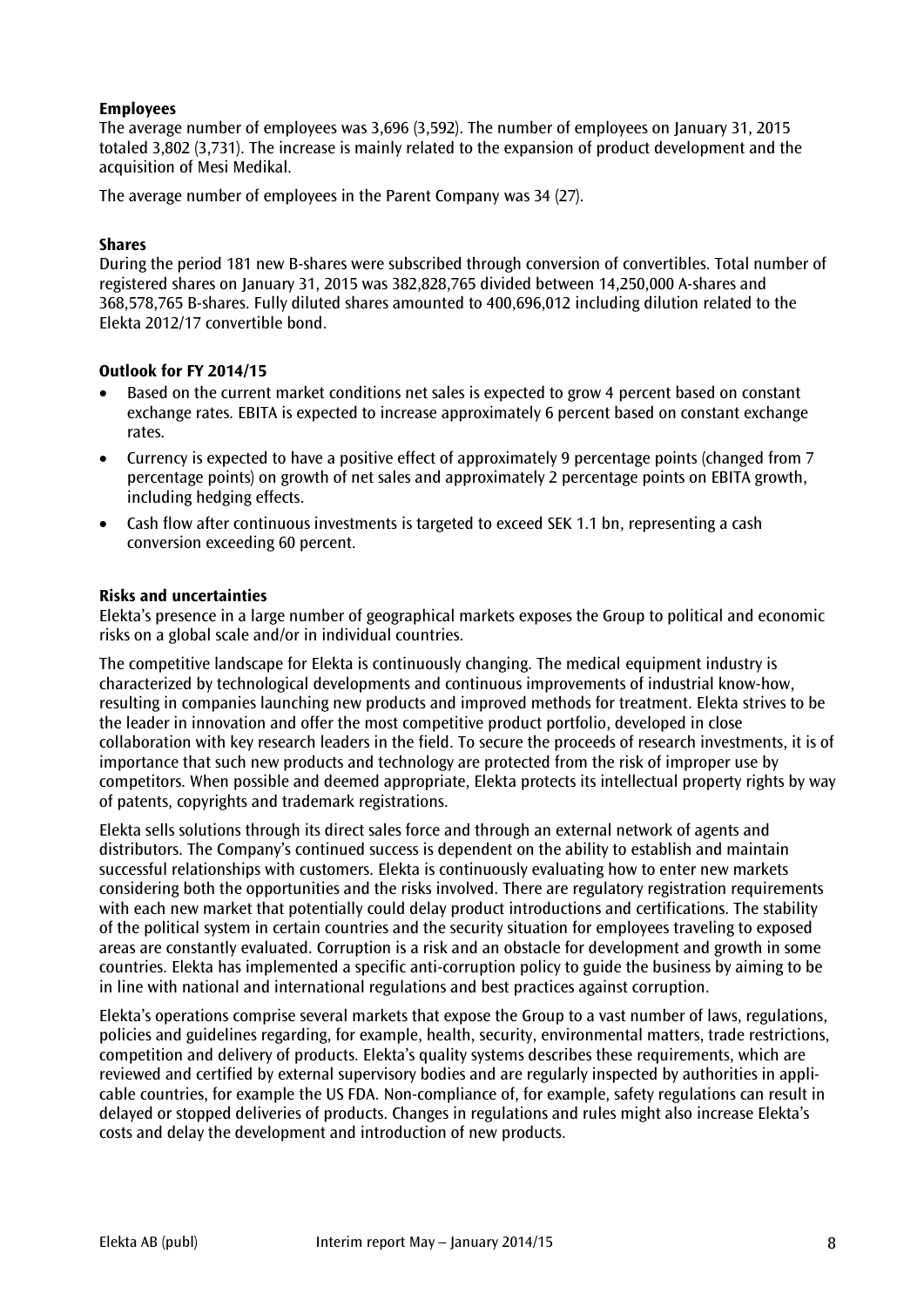Elekta depends also on the capability of producing advanced medical equipment, which requires highly qualified personnel. The Company's ability to attract and retain qualified personnel and management has a significant impact on the future success of the Group.

Weak economic development and high levels of public debt might, in some markets, mean less availability of financing for private customers and reduced future health care spending by governments. Political decisions that could impact the healthcare reimbursement systems also constitute a risk factor. Elekta's ability to commercialize products is dependent on the reimbursement level that hospitals and clinics can obtain for different types of treatments. Alterations in the existing reimbursement systems related to medical products, or implementation of new regulations, might impact future product mix in specific markets.

Elekta's delivery of treatment equipment relies largely on customers' readiness to receive the delivery at site. Depending on contractual payment terms a delay can result in postponed invoicing and also affect timing of revenue recognition. The Group's credit risks are normally limited since customer operations are, to a large extent, financed either directly or indirectly by public funds.

Elekta depends on a number of suppliers for components. There is a risk that delivery difficulties might occur due to circumstances beyond Elekta's control. Critical suppliers are regularly followed up regarding delivery precision and quality of components.

In its operations, Elekta is subject to a number of financial risks primarily related to exchange rate fluctuations. In the short-term, the effect of currency movements is reduced through forward contracts. Hedging is conducted on the basis of expected net sales over a period of up to 24 months. The scope of the hedging is determined by the Company's assessment of currency risks. Risk exposure is regulated through a financial policy established by the Board of Directors. The overall responsibility for handling the Group's financial risks, and developing methods and guidelines for dealing with financial risks, rests with the executive management and the finance function. For more detailed information regarding these risks, please see Note 2 in the annual report 2013/14.

Stockholm, March 4, 2015

The Board of Directors and CEO declare that the undersigned interim report provides a fair overview of the parent company's and Group's operations, their financial position and performance, and describes material risks and uncertainties facing the parent company and other companies in the Group.

Laurent Leksell **Example 2** Hans Barella<br>Chairman of the Board **Chairman of the Board** Chairman of the Board Chairman of the Board Chairman of the Board

Siaou-Sze Lien Tomas Puusepp Wolfgang Reim<br>Member of the Board Member of the Board Member of the Board Member of the Board

Jan Secher **1988** Birgitta Stymne Göransson **Niklas Savander** Niklas Savander<br>Member of the Board Member of the Board President and CEO Member of the Board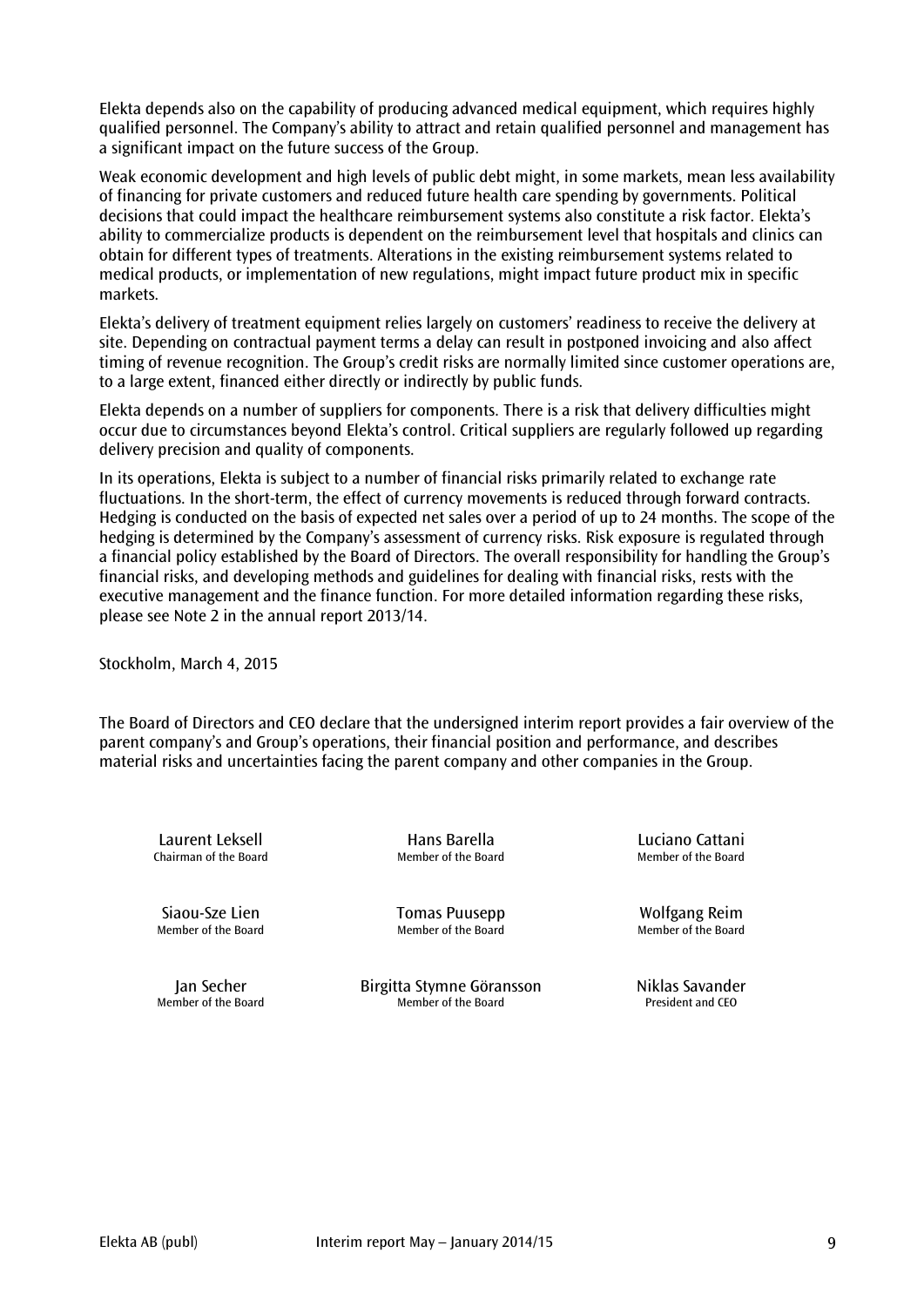# **Conference call**

Elekta will host a telephone conference at 10:00 – 11:00 CET on March 4, with President and CEO Niklas Savander and CFO Håkan Bergström.

To take part in the conference call, please dial in about 5-10 minutes in advance.

Sweden: +46 8 566 426 69, UK: +44 20 342 814 09, USA: + 1 855 753 22 35

The telephone conference will also be broadcasted over the internet (listen only). Please use the link: <http://event.onlineseminarsolutions.com/r.htm?e=937539&s=1&k=3D4D43C38FF69F2EE5E161DBED0868B0>

#### **Financial information**

Year-end report May – April  $2014/15$  June 2, 2015 Interim report May – July 2015/16 September 1, 2015 Annual General Meeting 2015 September 1, 2015 Interim report May – October 2015/16 December 4, 2015

# **For further information, please contact:**

Håkan Bergström, CFO, Elekta AB (publ) +46 8 587 25 547, hakan.bergstrom@elekta.com

Tobias Bülow, Director Financial Communication, Elekta AB (publ) +46 722 215 017, tobias.bulow@elekta.com

#### **Elekta AB (publ)**

Corporate registration number 556170-4015 Kungstensgatan 18, Box 7593, SE 103 93 Stockholm, Sweden

The above information is such that Elekta AB (publ) shall make public in accordance with the Securities Market Act and/or the Financial Instruments Trading Act. The information was published at 07:30 CET on March 4, 2015.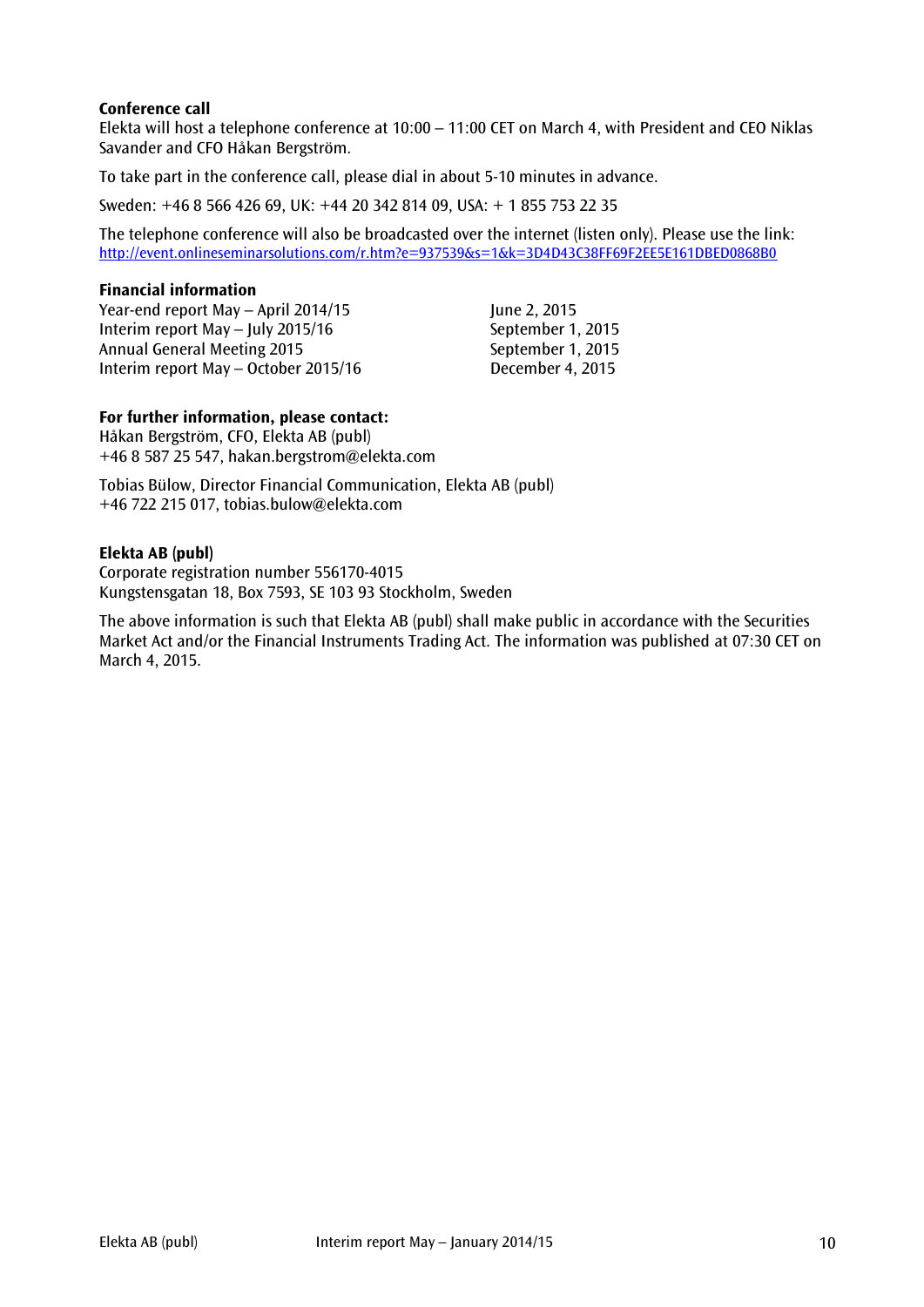# **Accounting principles**

This interim report is prepared, with regard to the Group, according to IAS 34 and the Swedish Annual Accounts Act and, with regard to the Parent Company, according to the Swedish Annual Accounts Act and RFR 2. The accounting principles applied correspond to those presented in Note 1 of the Annual Report 2013/14.

# **Exchange rates**

| Country              | Currencyl  | Average rate |           |         |         | <b>Closing rate</b> |        |
|----------------------|------------|--------------|-----------|---------|---------|---------------------|--------|
|                      |            | May - Jan    | May - Jan | Changel | Jan 31, | Apr 30,             | Change |
|                      |            | 2014/15      | 2013/14   |         | 2015    | 2014                |        |
| Euroland             | 1 EURI     | 9.222        | 8.746     | 5%      | 9.362   | 9.067               | 3%     |
| <b>Great Britain</b> | 1 GBP      | 11.635       | 10.343    | 12%     | 12.439  | 11.043              | 13%    |
| Japan                | $1$ $ PY $ | 0.066        | 0.065     | 2%      | 0.070   | 0.064               | 10%    |
| <b>United States</b> | 1 USD      | 7.164        | 6.541     | 10%     | 8.256   | 6.569               | 26%    |

Regarding foreign Group companies, order bookings and income statements are translated at average exchange rates for the reporting period while order backlog and balance sheets are translated at closing exchange rates.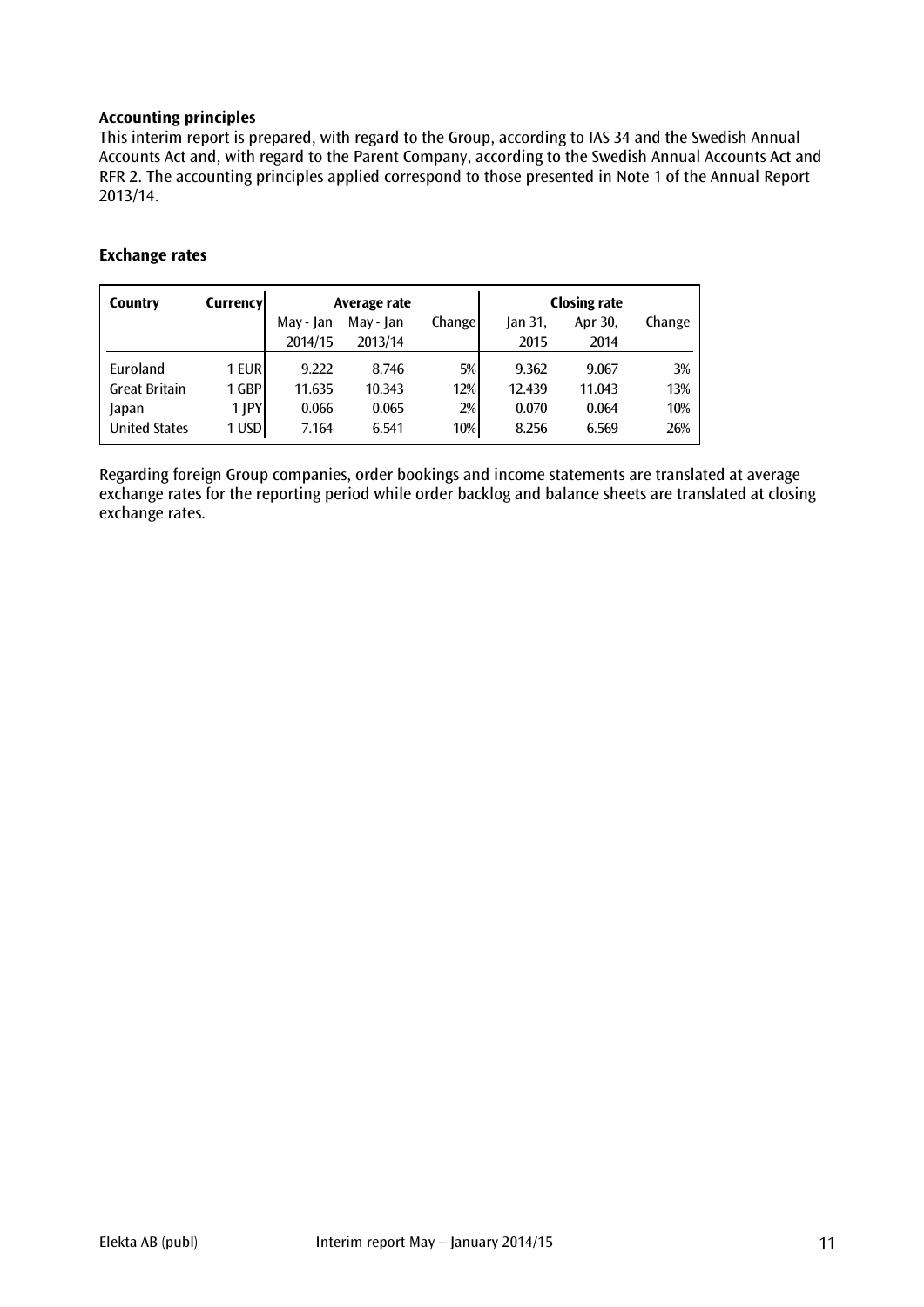| <b>SEK M</b>                                                              | 3 months       | 3 months                | 9 months       | 9 months  | 12 months    | 12 months      |
|---------------------------------------------------------------------------|----------------|-------------------------|----------------|-----------|--------------|----------------|
|                                                                           | Nov - Jan      | Nov - Jan               | May - Jan      | May - Jan | rolling      | May - Apr      |
| <b>INCOME STATEMENT</b>                                                   | 2014/15        | 2013/14                 | 2014/15        | 2013/14   | 2014/15      | 2013/14        |
| Net sales                                                                 | 2,552          | 2,385                   | 6,984          | 6,740     | 10,938       | 10,694         |
| Cost of products sold                                                     | $-1,554$       | $-1,445$                | $-4,282$       | $-3,932$  | $-6,397$     | $-6,047$       |
| <b>Gross income</b>                                                       | 998            | 940                     | 2,702          | 2,808     | 4,541        | 4,647          |
| Selling expenses                                                          | $-275$         | $-255$                  | $-848$         | $-792$    | $-1,112$     | $-1,056$       |
| Administrative expenses                                                   | $-277$         | $-227$                  | $-759$         | $-692$    | $-985$       | $-918$         |
| R&D expenses                                                              | $-227$         | $-225$                  | $-703$         | $-665$    | $-904$       | $-866$         |
| Exchange rate differences                                                 | 31             | 27                      | 48             | 12        | 117          | 81             |
| Operating result before non-recurring items                               | 250            | 260                     | 440            | 671       | 1,657        | 1,888          |
| Transaction and restructuring costs                                       |                |                         | -2             |           | $-102$       | $-100$         |
| Other non-recurring items                                                 |                |                         |                | -61       | $\bf{0}$     | $-61$          |
| <b>Operating result</b>                                                   | 250            | 260                     | 438            | 610       | 1,555        | 1,727          |
| Result from participations in associates                                  | $-1$           | $-5$                    | $-2$           | $-12$     | $-5$         | $-15$          |
| Interest income                                                           | $\overline{2}$ | $\overline{7}$          | 19             | 18        | 24           | 23             |
| Interest expenses and similar items                                       | -62            | $-62$                   | $-188$         | $-172$    | $-247$       | $-231$         |
| Exchange rate differences                                                 | 5              | -3                      | 8              | -6        | 12           | $-2$           |
| <b>Profit before tax</b>                                                  | 194            | 197                     | 275            | 438       | 1,339        | 1,502          |
| Income taxes                                                              | $-42$          | $-47$                   | $-60$          | $-105$    | $-305$       | $-350$         |
| Net income                                                                | 152            | 150                     | 215            | 333       | 1,034        | 1,152          |
| Net income attributable to:                                               |                |                         |                |           |              |                |
| Parent Company shareholders                                               | 150            | 147                     | 211            | 330       | 1,029        | 1,148          |
| Non-controlling interests                                                 | $\overline{2}$ | 3                       | 4              | 3         | 5            | $\overline{4}$ |
|                                                                           |                |                         |                |           |              |                |
| Earnings per share before dilution, SEK                                   | 0.39           | 0.39                    | 0.55           | 0.87      | 2.69         | 3.01           |
| Earnings per share after dilution, SEK                                    | 0.39           | 0.39                    | 0.55           | 0.87      | 2.68         | 3.00           |
| STATEMENT OF COMPREHENSIVE INCOME                                         |                |                         |                |           |              |                |
| Net income                                                                | 152            | 150                     | 215            | 333       | 1,034        | 1,152          |
| Other comprehensive income:                                               |                |                         |                |           |              |                |
| Items that will not be reclassified to the income statement               |                |                         |                |           |              |                |
| Remeasurements of defined benefit pension plans                           |                |                         |                |           | $-3$         | $-3$           |
| Tax                                                                       |                |                         |                |           | $\mathbf{1}$ | $\mathbf{1}$   |
| Total items that will not be reclassified to the income statement         |                |                         |                |           | $-2$         | $-2$           |
| Items that subsequently may be reclassified to the income statement       |                |                         |                |           |              |                |
| Revaluation of cash flow hedges                                           | $-150$         | 25                      | $-231$         | 62        | $-302$       | $-9$           |
| Translation differences from foreign operations                           | 347            | 84                      | 706            | 164       | 902          | 360            |
| Tax                                                                       | 30             | - 5                     | 48             | - 14      | 61           | $-1$           |
| Total items that subsequently may be reclassified to the income statement | 227            | 104                     | 523            | 212       | 661          | 350            |
| Other comprehensive income for the period                                 | 227            | 104                     | 523            | 212       | 659          | 348            |
| <b>Comprehensive income for the period</b>                                | 379            | 254                     | 738            | 545       | 1,693        | 1,500          |
| Comprehensive income attributable to:                                     |                |                         |                |           |              |                |
| <b>Parent Company shareholders</b>                                        | 377            | 252                     | 734            | 545       | 1,687        | 1,498          |
| Non-controlling interests                                                 | $\overline{2}$ | $\overline{\mathbf{c}}$ | $\overline{4}$ | $\bf{0}$  | 6            | $\overline{2}$ |
|                                                                           |                |                         |                |           |              |                |
| <b>RESULT OVERVIEW</b>                                                    | 3 months       | 3 months                | 9 months       | 9 months  | 12 months    | 12 months      |
|                                                                           | Nov - Jan      | Nov - Jan               | May - Jan      | May - Jan | rolling      | May - Apr      |
|                                                                           |                |                         |                |           |              |                |

|                                                  | Nov - Jan | Nov - Ian | May - Jan | May - Jan | rolling | May - Apr |
|--------------------------------------------------|-----------|-----------|-----------|-----------|---------|-----------|
| SEK M                                            | 2014/15   | 2013/14   | 2014/15   | 2013/14   | 2014/15 | 2013/14   |
| Operating result/EBIT before non-recurring items | 250       | 260       | 440       | 671       | 1.657   | 1,888     |
| Amortization:                                    |           |           |           |           |         |           |
| capitalized development costs                    | 61        | 48        | 167       | 131       | 208     | 172       |
| acquisitions                                     | 34        | 32        | 97        | 93        | 127     | 123       |
| <b>EBITA before non-recurring items</b>          | 345       | 340       | 705       | 895       | 1.993   | 2,183     |
| Depreciation                                     | 38        | 29        | 106       | 86        | 138     | 118       |
| <b>EBITDA before non-recurring items</b>         | 383       | 369       | 810       | 981       | 2.130   | 2,301     |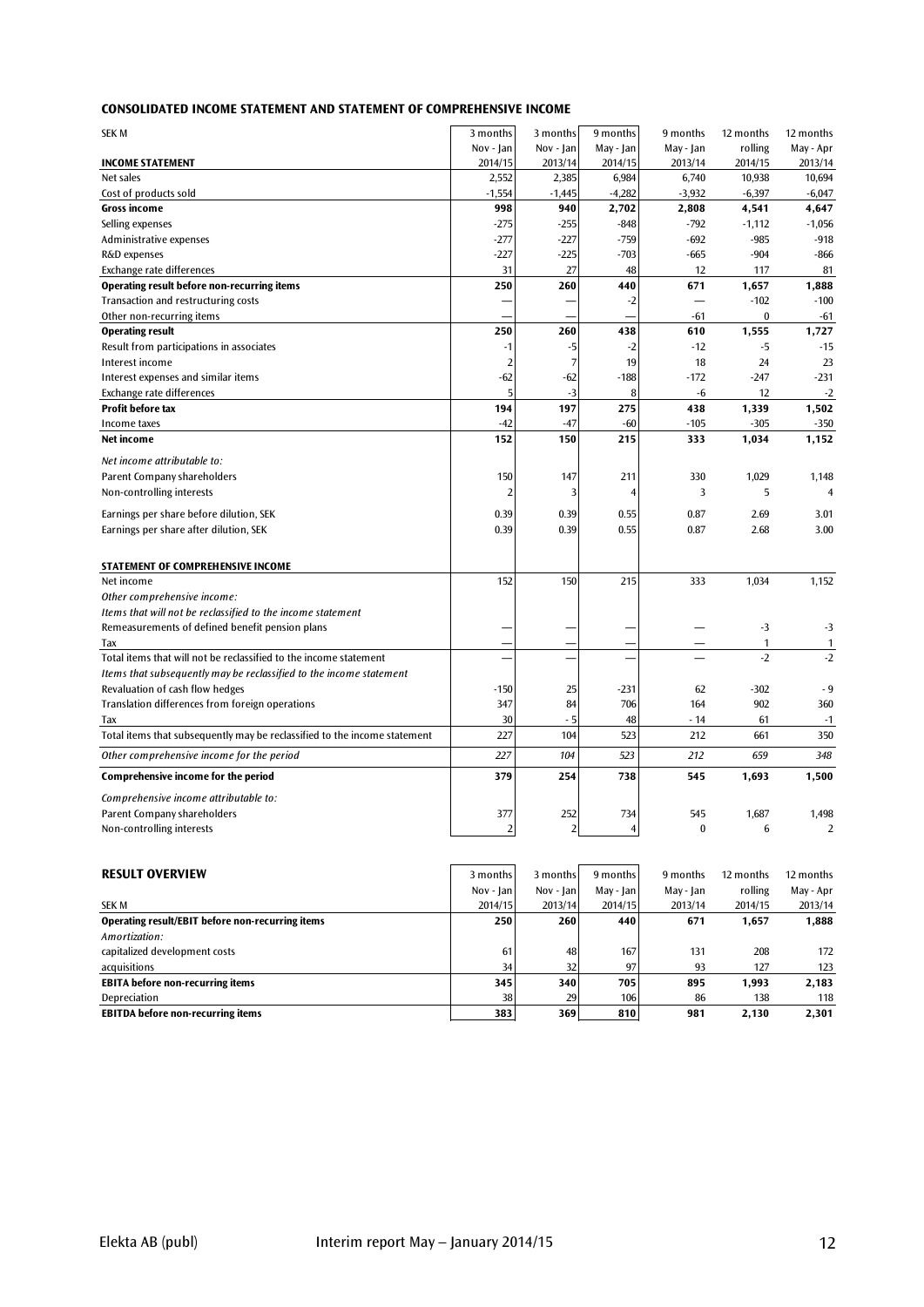#### **CONSOLIDATED BALANCE SHEET**

| <b>SEK M</b>                            | Jan 31, | Jan 31, | Apr 30, |
|-----------------------------------------|---------|---------|---------|
|                                         | 2015    | 2014    | 2014    |
| Non-current assets                      |         |         |         |
| Intangible assets                       | 7,868   | 6,662   | 6,845   |
| Tangible fixed assets                   | 830     | 590     | 624     |
| <b>Financial assets</b>                 | 411     | 350     | 359     |
| Deferred tax assets                     | 187     | 102     | 143     |
| <b>Total non-current assets</b>         | 9,297   | 7,705   | 7,971   |
| <b>Current assets</b>                   |         |         |         |
| Inventories                             | 1,446   | 1,368   | 1,078   |
| Accounts receivable                     | 4,392   | 3,241   | 4,197   |
| Accrued income                          | 1,777   | 1,454   | 1,699   |
| <b>Current tax assets</b>               | 75      | 101     | 31      |
| Derivative financial instruments        | 188     | 113     | 103     |
| Other current receivables               | 816     | 697     | 566     |
| Cash and cash equivalents               | 1,011   | 1,199   | 2,247   |
| <b>Total current assets</b>             | 9,705   | 8,173   | 9,921   |
| <b>Total assets</b>                     | 19,001  | 15,878  | 17,892  |
| Elekta's owners' equity                 | 6,221   | 5,297   | 6,249   |
| Non-controlling interests               | 5       | 5       | 8       |
| <b>Total equity</b>                     | 6,226   | 5,302   | 6,257   |
| <b>Non-current liabilities</b>          |         |         |         |
| Long-term interest-bearing liabilities  | 3,961   | 4,341   | 4,361   |
| Deferred tax liabilities                | 713     | 660     | 687     |
| Other long-term liabilities             | 231     | 130     | 139     |
| <b>Total non-current liabilities</b>    | 4,905   | 5,131   | 5,187   |
| <b>Current liabilities</b>              |         |         |         |
| Short-term interest-bearing liabilities | 1,075   | 158     | 125     |
| Accounts payable                        | 975     | 1,098   | 1,295   |
| Advances from customers                 | 2,095   | 1,391   | 1,686   |
| Prepaid income                          | 1,587   | 1,117   | 1,200   |
| <b>Accrued expenses</b>                 | 1,606   | 1,333   | 1,526   |
| <b>Current tax liabilities</b>          | 30      | 44      | 219     |
| Derivative financial instruments        | 186     | 3       | 13      |
| Other current liabilities               | 316     | 301     | 384     |
| <b>Total current liabilities</b>        | 7,870   | 5,445   | 6,448   |
| <b>Total equity and liabilities</b>     | 19,001  | 15,878  | 17,892  |
| Assets pledged                          | 12      | 10      | 9       |
| <b>Contingent liabilities</b>           | 76      | 153     | 55      |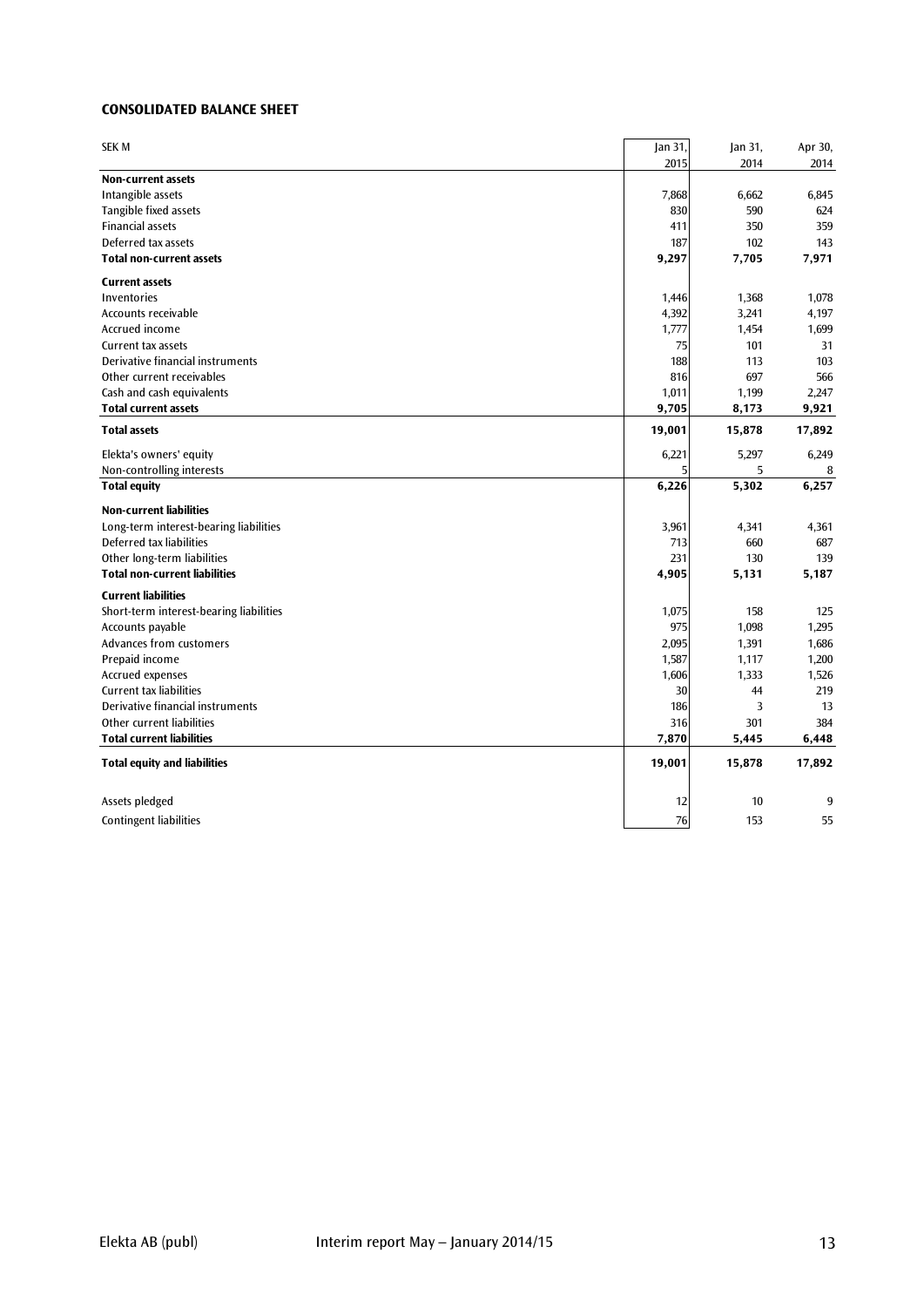| <b>CASH FLOW</b>                                                                       | 3 months    | 3 months  | 9 months     |           | 9 months 12 months 12 months |           |
|----------------------------------------------------------------------------------------|-------------|-----------|--------------|-----------|------------------------------|-----------|
|                                                                                        | $Nov - Ian$ | Nov - Jan | May - $ an $ | May - Jan | rolling                      | May - Apr |
| <b>SEK M</b>                                                                           | 2014/15     | 2013/14   | 2014/15      | 2013/14   | 2014/15                      | 2013/14   |
| Profit before tax                                                                      | 194         | 197       | 275          | 438       | 1,339                        | 1,502     |
| Amortization & Depreciation                                                            | 132         | 108       | 370          | 310       | 474                          | 414       |
| Interest net                                                                           | 53          | 48        | 143          | 133       | 190                          | 180       |
| Other non-cash items                                                                   | 103         | 12        | 208          | 30        | 289                          | 111       |
| Interest received and paid                                                             | $-40$       | $-35$     | $-147$       | $-141$    | $-168$                       | $-162$    |
| Income taxes paid                                                                      | -89         | $-76$     | $-298$       | $-349$    | $-302$                       | $-353$    |
| Operating cash flow                                                                    | 353         | 254       | 551          | 421       | 1,822                        | 1,692     |
| Increase $\left(\frac{1}{2}\right)$ decrease $\left(\frac{1}{2}\right)$ in inventories | $-44$       | $-246$    | $-187$       | $-490$    | 114                          | $-189$    |
| Increase (-)/decrease (+) in operating receivables                                     | $-302$      | 68        | 153          | 114       | $-804$                       | -843      |
| Increase (-)/decrease (+) in operating liabilities                                     | 193         | 77        | $-359$       | $-1$      | 257                          | 615       |
| Change in working capital                                                              | $-153$      | $-101$    | $-393$       | $-377$    | $-433$                       | -417      |
| Cash flow from operating activities                                                    | 200         | 153       | 158          | 44        | 1,389                        | 1,275     |
| Investments intangible assets                                                          | $-178$      | $-134$    | $-486$       | $-359$    | $-619$                       | $-492$    |
| Investments other assets                                                               | $-67$       | $-46$     | $-214$       | $-235$    | $-268$                       | $-289$    |
| Continuous investments                                                                 | $-245$      | $-180$    | $-700$       | - 594     | - 887                        | -781      |
| Cash flow after continuous investments                                                 | $-45$       | $-27$     | $-541$       | $-550$    | 503                          | 494       |
| Business combinations and investments in associates                                    |             | $\theta$  | $-46$        | $\Omega$  | $-42$                        | 4         |
| <b>Cash flow after investments</b>                                                     | $-44$       | $-26$     | $-588$       | $-550$    | 460                          | 498       |
| Cash flow from financing activities                                                    | 61          | 31        | $-806$       | $-859$    | $-835$                       | $-888$    |
| Cash flow for the period                                                               | 17          | 5         | $-1,394$     | $-1,409$  | $-375$                       | $-390$    |
| Exchange rate differences                                                              | 52          | 21        | 158          | 41        | 187                          | 70        |
| Change in cash and cash equivalents for the period                                     | 69          | 26        | $-1,236$     | $-1,368$  | $-188$                       | $-320$    |

| <b>CHANGES IN EQUITY</b>                  | 9 months  | 9 months     | 12 months        |
|-------------------------------------------|-----------|--------------|------------------|
|                                           | May - Jan | May - Jan    | May - Apr        |
| <b>SEK M</b>                              | 2014/15   | 2013/14      | 2013/14          |
| <b>Attributable to Elekta's owners</b>    |           |              |                  |
| Opening balance                           | 6,249     | 5,547        | 5,547            |
| Comprehensive income for the period       | 734       | 545          | 1,498            |
| Conversion of convertible loan            |           | $\bf{0}$     | $\boldsymbol{0}$ |
| Acquisition of non-controlling interest   |           | $-33$        | $-33$            |
| Dividend                                  | $-763$    | $-763$       | $-763$           |
| Total                                     | 6,221     | 5,297        | 6,249            |
| Attributable to non-controlling interests |           |              |                  |
| Opening balance                           | 8         | 13           | 13               |
| Comprehensive income for the period       |           | $\mathbf{0}$ | $\overline{2}$   |
| Acquisition of non-controlling interest   |           | $\mathbf{0}$ | $\bf{0}$         |
| Dividend                                  | -6        | $-7$         | $-7$             |
| Total                                     |           | 5            | 8                |
| <b>Closing balance</b>                    | 6,226     | 5,302        | 6,257            |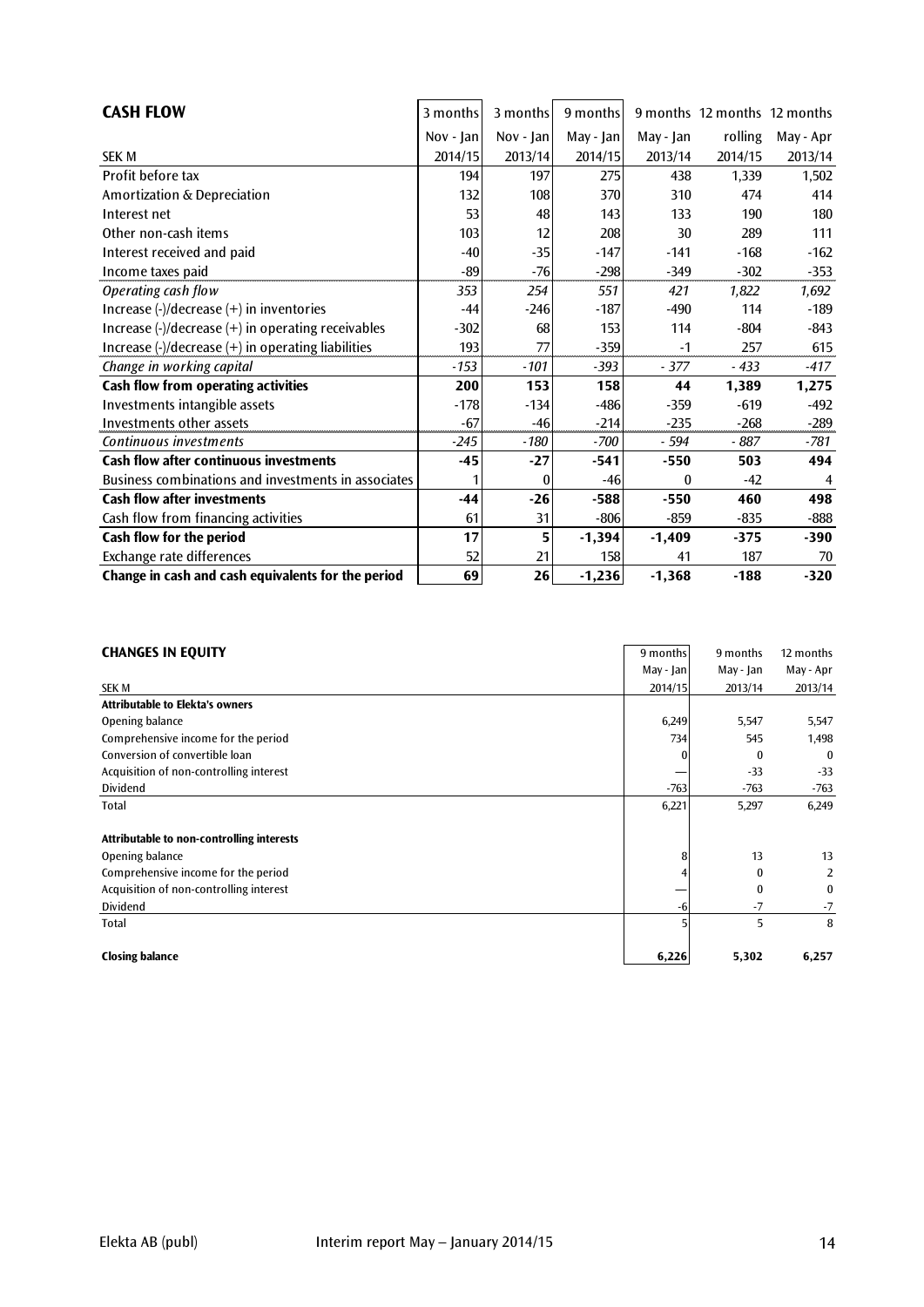#### **Financial instruments**

The table below shows the Group's financial instruments for which fair value is different than carrying value. The fair value of all other financial instruments is assumed to correspond to the carrying value.

|                                         | Jan 31, 2015 |            | Jan 31, 2014 |            | Apr 30, 2014 |            |  |
|-----------------------------------------|--------------|------------|--------------|------------|--------------|------------|--|
|                                         | Carrying     |            | Carrying     |            | Carrying     |            |  |
| <b>SEK M</b>                            | amount       | Fair value | amount       | Fair value | amount       | Fair value |  |
| Long-term interest-bearing liabilities  | 3.961        | 4.234      | 4.341        | 4.488      | 4.361        | 4.614      |  |
| Short-term interest-bearing liabilities | 1.075        | 1.113      | 158          | 158        | 125          | 125        |  |

The Group's financial assets and financial liabilities, which have been measured at fair value, have been categorized in the fair value hierarchy. The different levels are defined as follows:

- Level 1: Quoted prices on an active market for identical assets or liabilities
- Level 2: Other observable data than quoted prices included in Level 1, either directly (that is, price quotations) or indirectly (that is, obtained from price quotations)
- Level 3: Data not based on observable market data

|                                                                 |       | lan 31 | $\tan 31$ , | Apr 30, |
|-----------------------------------------------------------------|-------|--------|-------------|---------|
| <b>SEK M</b>                                                    | Level | 2015   | 2014        | 2014    |
| <b>FINANCIAL ASSETS</b>                                         |       |        |             |         |
| Financial assets measured at fair value through profit or loss: |       |        |             |         |
| Derivative financial instruments - non-hedging                  | 2     | 168    | 15          | 40      |
| Derivatives used for hedging purposes:                          |       |        |             |         |
| Derivative financial instruments - hedging                      | 2     | 29     | 134         | 67      |
| <b>Total financial assets</b>                                   |       | 197    | 149         | 107     |
| <b>FINANCIAL LIABILITIES</b>                                    |       |        |             |         |
| Financial liabilities at fair value through profit or loss:     |       |        |             |         |
| Derivative financial instruments - non-hedging                  | 2     | 57     |             | 9       |
| Contingent consideration                                        | 3     | 28     | 15          | 2       |
| Derivatives used for hedging purposes:                          |       |        |             |         |
| Derivative financial instruments - hedging                      | 2     | 198    | 3           | 5       |
| <b>Total financial liabilities</b>                              |       | 283    | 19          | 16      |

#### **Financial instruments measured at fair value**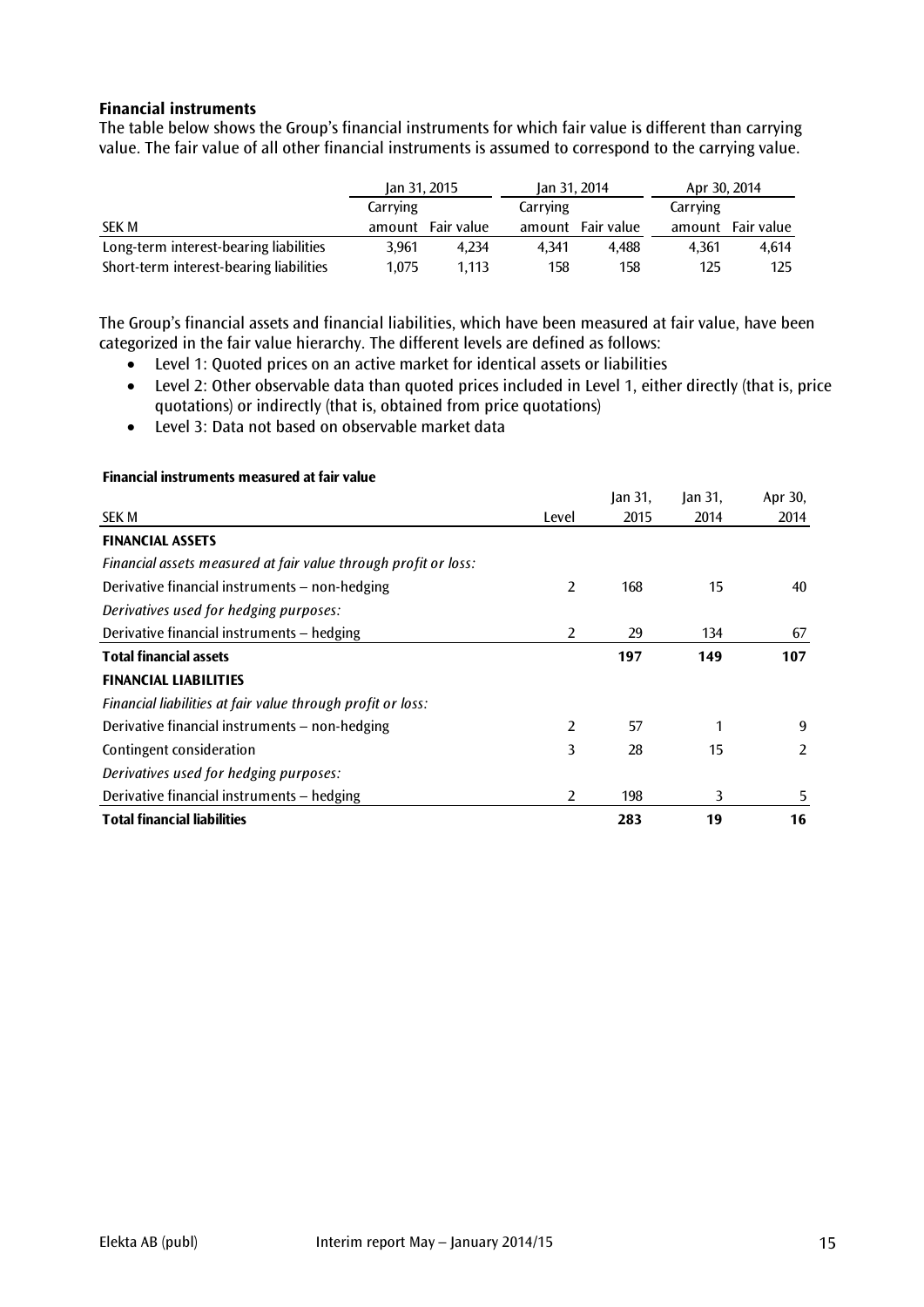| <b>KEY FIGURES</b>                                                            | 12 months     | 12 months     | 12 months   | 12 months   | 12 months   | 9 months   | 9 months         |
|-------------------------------------------------------------------------------|---------------|---------------|-------------|-------------|-------------|------------|------------------|
|                                                                               | May - Apr     | May - Apr     | May - Apr   | May - Apr   | May - Apr   | May - Jan  | May - Jan        |
|                                                                               | 2009/10       | 2010/11       | 2011/12     | 2012/13     | 2013/14     | 2013/14    | 2014/15          |
| Order bookings, SEK M                                                         | 8,757         | 9,061         | 10,815      | 12,117      | 12,253      | 8,352      | 8,051            |
| Net sales, SEK M                                                              | 7,392         | 7,904         | 9,048       | 10,339      | 10,694      | 6,740      | 6,984            |
| Operating result, SEK M<br>Operating margin before non-<br>recurring items, % | 1,232<br>17   | 1,502<br>19   | 1,849<br>20 | 2,012<br>20 | 1,727<br>18 | 610<br>10  | 438<br>6         |
| Operating margin, %                                                           | 17            | 19            | 20          | 19          | 16          | 9          | h                |
| Profit margin, %                                                              | 16            | 19            | 19          | 17          | 14          | 6          |                  |
| Shareholders' equity, SEK M                                                   | 3,244         | 3,833         | 5,010       | 5,560       | 6,257       | 5,302      | 6,226            |
| Capital employed, SEK M                                                       | 4,283         | 4,714         | 9,540       | 10,112      | 10,743      | 9,801      | 11,262           |
| Equity/assets ratio, %<br>Net debt/equity ratio                               | 38<br>$-0.04$ | 43<br>$-0.13$ | 33<br>0.53  | 34<br>0.36  | 35<br>0.36  | 33<br>0.62 | 33<br>0.65<br>17 |
| Return on shareholders' equity, %                                             | 30            | 30            | 29          | 27          | 21          | 22         | 15               |
| Return on capital employed, %                                                 | 30            | 35            | 28          | 21          | 17          | 18         |                  |

| <b>DATA PER SHARE</b>          | 12 months | 12 months    | 12 months     | 12 months     | 12 months     | 9 months   | 9 months   |
|--------------------------------|-----------|--------------|---------------|---------------|---------------|------------|------------|
|                                | May - Apr | May - Apr    | May - Apr     | May - Apr     | May - Apr     | May - Jan  | May - Jan  |
|                                | 2009/10   | 2010/11      | 2011/12       | 2012/13       | 2013/14       | 2013/14    | 2014/15    |
| Earnings per share             |           |              |               |               |               |            |            |
| before dilution, SEK           | 2.27      | 2.76         | 3.26          | 3.52          | 3.01          | 0.87       | 0.55       |
| after dilution, SEK            | 2.25      | 2.73         | 3.23          | 3.52          | 3.00          | 0.87       | 0.55       |
| Cash flow per share            |           |              |               |               |               |            |            |
| before dilution, SEK           | 2.63      | 1.31         | $-7.07$       | 3.17          | 1.31          | $-1.44$    | $-1.54$    |
| after dilution, SEK            | 2.60      | 1.30         | $-7.01$       | 3.17          | 1.24          | $-1.37$    | $-1.54$    |
| Shareholders' equity per share |           |              |               |               |               |            |            |
| before dilution, SEK           | 8.74      | 10.22        | 13.19         | 14.55         | 16.39         | 13.89      | 16.32      |
| after dilution, SEK            | 9.38      | 10.61        | 13.31         | 14.55         | 20.32         | 17.94      | 16.32      |
| Average number of shares       |           |              |               |               |               |            |            |
| before dilution, 000s          | 368,832   | 373,364      | 376,431       | 380,672       | 381,277       | 381,273    | 381,287    |
| after dilution, 000s           | 371,780   | 378,028      | 380,125       | 380,672       | 400,686       | 400,682    | 381,287    |
| Number of shares at closing    |           |              |               |               |               |            |            |
| before dilution, 000s          | 371,181   | $374,951$ *) | 378,991 $*$ ) | 381,270 $*$ ) | 381,287 $*$ ) | 381,287 *) | 381,287 *) |
| after dilution, 000s           | 383,580   | 383,618      | 384,284       | 381,270       | 400,696       | 400,696    | 381,287    |

In September 2012 a 4:1 share split was conducted. The data per share and number of shares has been restated pro forma.

\*) Number of registered shares at closing excluding treasury shares (1,541,368 per January 31, 2015).

| Data per quarter                        | Q <sub>1</sub> | Q <sub>2</sub> | Q <sub>3</sub> |         | Q4          | Q1      | Q <sub>2</sub> | Q <sub>3</sub> | 04      | Q1      | Q <sub>2</sub> | Q <sub>3</sub> |
|-----------------------------------------|----------------|----------------|----------------|---------|-------------|---------|----------------|----------------|---------|---------|----------------|----------------|
| <b>SEK M</b>                            | 2012/13        | 2012/13        | 2012/13        | 2012/13 | 2013/14     |         | 2013/14        | 2013/14        | 2013/14 | 2014/15 | 2014/15        | 2014/15        |
| Order bookings                          | 2,252          | 2.972          | 2,856          | 4.037   |             | 2,027   | 3.101          | 3.224          | 3,901   | 2,341   | 2.876          | 2,834          |
| Net sales                               | 1,695          | 2.485          | 2,428          | 3,731   |             | 1,912   | 2,443          | 2,385          | 3,954   | 1,865   | 2,567          | 2,552          |
| <b>EBITA</b> before non-recurring items | 131            | 468            | 453            | 1,244   |             | 148     | 407            | 340            | 1,288   | -38     | 397            | 345            |
| Operating result                        | 63             | 400            | 386            | 1,163   |             | 46      | 304            | 260            | 1,117   | $-122$  | 310            | 250            |
| Cash flow from                          |                |                |                |         |             |         |                |                |         |         |                |                |
| operating activities                    | $-88-$         | 525            | 258            | 1.175   |             | $-391$  | 282            | 153            | 1.231   | $-478$  | 436            | 200            |
|                                         |                |                |                |         |             |         |                |                |         |         |                |                |
| Order bookings growth based on          |                |                |                |         |             |         |                |                |         |         |                |                |
| unchanged exchange rates                | $01$ **        | $02$ **        | Q <sub>3</sub> | 04      | Q1          |         | 02             | Q <sub>3</sub> | 04      | 01      | Q <sub>2</sub> | Q <sub>3</sub> |
|                                         | 2012/13        | 2012/13        | 2012/13        | 2012/13 | 3/14<br>201 | 2013/14 |                | 2013/14        | 2013/14 | 2014/15 | 2014/15        | 2014/15        |
| North and South America, %              | 28             | 13             | $-11$          | 9       | $-26$       |         | 8              | 40             | $-4$    | 11      |                | $-53$          |
| Europe, Middle East and Africa, %       | $-3$           | 4              | $-5$           | 29      | 18          |         | 32             | 15             | 13      | 31      | $-33$          | 14             |
| Asia Pacific, %                         | 11             | 17             | 53             | 9       | 8           |         | $-7$           | $-9$           | $-23$   | $-5$    |                | $-23$          |
| Group, %                                | 13             | 11             | 6              | 15      | $-2$        | 10      |                | 15             | $-3$    | 12      | $-13$          | $-22$          |

\*\*) excluding Brachytherapy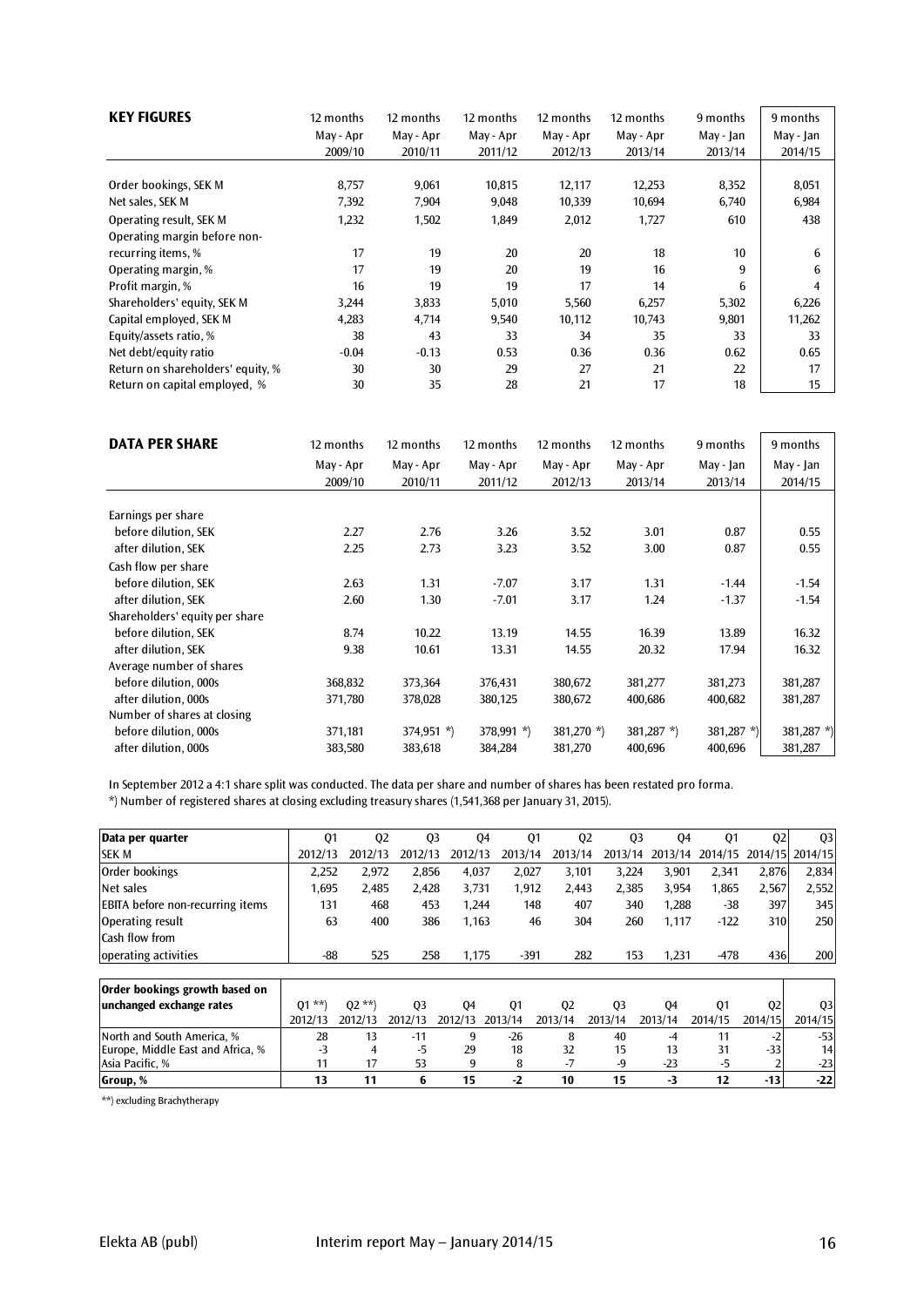#### **Segment reporting**

Elekta applies geographical segmentation. Order bookings, net sales and contribution margin for respective region are reported to Elekta's CFO and CEO (chief operating decision makers). In the regions' operating expenses cost of products sold and expenses are directly attributable to the respective region reported. Global costs for R&D, marketing, management of product supply centers and Parent Company are not allocated per region. Currency exposure is concentrated to product supply centers. The majority of exchange differences in operations are reported in global costs.

#### **Segment reporting**

| May - Jan 2014/15                           |               | Europe,     |              |             |           |
|---------------------------------------------|---------------|-------------|--------------|-------------|-----------|
|                                             | North and     | Middle East |              |             | $%$ of    |
| <b>SEK M</b>                                | South America | and Africa  | Asia Pacific | Group total | net sales |
| Net sales                                   | 2,303         | 2,553       | 2.128        | 6,984       |           |
| Operating expenses                          | $-1.682$      | $-1,817$    | $-1.683$     | $-5.182$    | 74%       |
| <b>Contribution margin</b>                  | 621           | 736         | 445          | 1,802       | 26%       |
| Contribution margin, %                      | 27%           | 29%         | 21%          |             |           |
| Global costs                                |               |             |              | $-1,362$    | 20%       |
| Operating result before non-recurring items |               |             |              | 440         | 6%        |
| Non-recurring items                         |               |             |              | $-2$        |           |
| <b>Operating result</b>                     |               |             |              | 438         | 6%        |
| Net financial items                         |               |             |              | $-163$      |           |
| Income before tax                           |               |             |              | 275         |           |
| May - Jan 2013/14                           |               | Europe,     |              |             |           |
|                                             | North and     | Middle East |              |             | % of      |
| <b>SEKM</b>                                 | South America | and Africa  | Asia Pacific | Group total | net sales |
| Net sales                                   | 2,196         | 2,498       | 2.046        | 6.740       |           |
| Operating expenses                          | $-1,540$      | $-1,685$    | $-1,601$     | $-4,826$    | 72%       |
| <b>Contribution margin</b>                  | 656           | 813         | 445          | 1,914       | 28%       |
| Contribution margin, %                      | 30%           | 33%         | 22%          |             |           |
| Global costs                                |               |             |              | $-1.243$    | 18%       |
| Operating result before non-recurring items |               |             |              | 671         | 10%       |
| Non-recurring items                         |               |             |              | $-61$       |           |
| <b>Operating result</b>                     |               |             |              | 610         | 9%        |
| Net financial items                         |               |             |              | $-172$      |           |
| Income before tax                           |               |             |              | 438         |           |
| May - Apr 2013/14                           |               | Europe,     |              |             |           |
|                                             | North and     | Middle East |              |             | $%$ of    |
| <b>SEK M</b>                                | South America | and Africa  | Asia Pacific | Group total | net sales |
| Net sales                                   | 3,328         | 4,220       | 3,146        | 10,694      |           |
| Operating expenses                          | $-2,246$      | $-2,785$    | $-2,308$     | $-7,339$    | 69%       |
| <b>Contribution margin</b>                  | 1,082         | 1,435       | 838          | 3,355       | 31%       |
| Contribution margin, %                      | 33%           | 34%         | 27%          |             |           |
| Global costs                                |               |             |              | $-1,467$    | 14%       |
| Onerating recult hefere non recurring items |               |             |              | 1 000       | 100/      |

**Operating result before non-recurring items 1,888 18%** Non-recurring items -161 **Operating result 1,727 16%** Net financial items **-225 Income before tax 1,502**

#### **Rolling 12 months Feb - Jan 2014/15**

|                                             | North and     | Middle East |              |             | $%$ of    |
|---------------------------------------------|---------------|-------------|--------------|-------------|-----------|
| SEK M                                       | South America | and Africa  | Asia Pacific | Group total | net sales |
| Net sales                                   | 3,435         | 4.275       | 3,228        | 10,938      |           |
| Operating expenses                          | $-2,388$      | $-2,917$    | $-2,390$     | -7,695      | 70%       |
| <b>Contribution margin</b>                  | 1,047         | 1,358       | 838          | 3,243       | 30%       |
| Contribution margin, %                      | 30%           | 32%         | 26%          |             |           |
| Global costs                                |               |             |              | $-1,586$    | 14%       |
| Operating result before non-recurring items |               |             |              | 1,657       | 15%       |
| Non-recurring items                         |               |             |              | $-102$      |           |
| <b>Operating result</b>                     |               |             |              | 1,555       | 14%       |
| Net financial items                         |               |             |              | $-216$      |           |
| Income before tax                           |               |             |              | 1,339       |           |

Elekta's operations are characterized by significant quarterly variations in delivery volumes and product mix, which have a direct impact on net sales and profits. This is accentuated when the operation is split into segments as is the impact of currency fluctuations between the years.